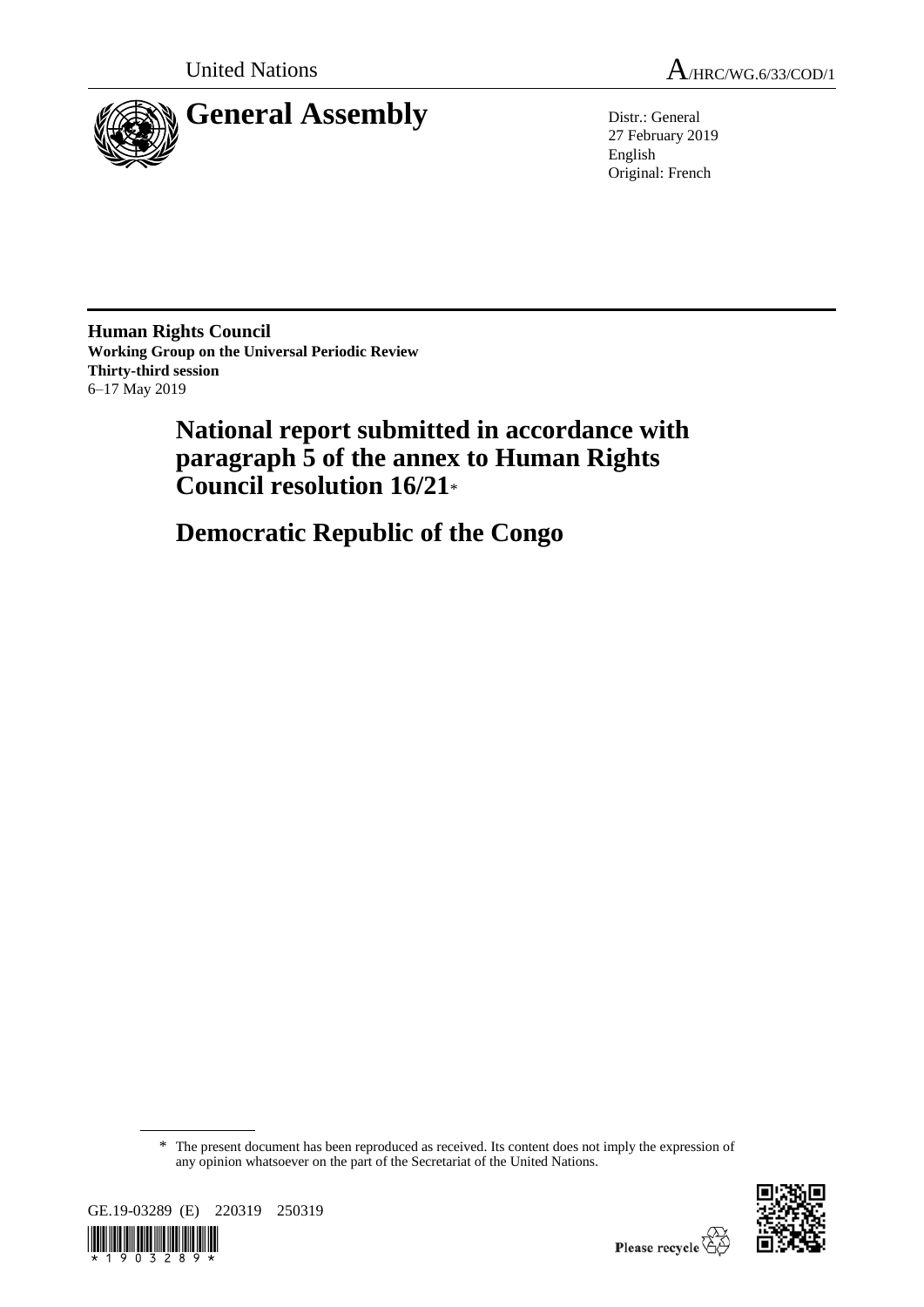# **Introduction and preparation of the report**

1. This report has been submitted by the Government of the Democratic Republic of the Congo for the third review cycle of the universal periodic review.

2. It was drawn up in time of tension owing to the holding of general elections, including the elections for President and for the national and provincial legislatures, which took place on 30 December 2018. The report reflects the political will of the Democratic Republic of the Congo to respect its international obligations.

3. It was drafted in accordance with the guidelines contained in resolution 5/1 of the Human Rights Council of the United Nations and in decision 17/119 containing the general guidelines adopted by the Council for the preparation of information under the universal periodic review for the second and subsequent cycles.

4. After the consideration of the situation in the Democratic Republic of the Congo during the second cycle of the universal periodic review, on 29 April 2014, 190 recommendations were accepted.

5. On 15 May 2014, the Ministry of Justice, whose responsibilities also extended to human rights, working in cooperation with the United Nations Joint Human Rights Office, the Carter Center and the Centre for Civil and Political Rights, held a day of reflection on the implementation of the recommendations. The event was attended by experts from public institutions, namely the Office of the President, the parliament, the Government, the judiciary, the security services, the Interministerial Committee on Human Rights and nongovernmental organizations (NGOs) working in different fields related to the accepted recommendations.

6. In July 2014, the Ministry of Justice and Human Rights, in cooperation with the Unit for Institutional Strengthening and Reform, of the United Nations Joint Human Rights Office, carried out a campaign to disseminate the 190 recommendations issued under the universal periodic review procedure in all the country's provinces. Provincial human rights liaison offices were responsible for follow-up at the provincial level.

7. In the same vein, the Interministerial Committee on Human Rights, working in cooperation with the Indigenous and Local People's Network for Sustainable Management of Forest Ecosystems in the Democratic Republic of the Congo (REPALEF RDC), held advocacy days with the government ministries specifically concerned by the recommendations related to indigenous peoples.

8. Lastly, in February 2015, the Ministry of Justice and Human Rights drew up a plan for the implementation of the 190 recommendations. The plan was validated at a workshop that brought together representatives of the various government ministries involved in implementation, along with civil society organizations.

- 9. This report was drawn up in the following phases:
	- Consultations were held both in Kinshasa and in the provinces with stakeholders to collect data and other information to be provided on the implementation of the recommendations.
	- A mid-term evaluation workshop was held on the implementation of recommendations, with technical assistance from the International Organization of la Francophonie (OIF).
	- Meetings were held with the National Human Rights Commission to exchange information on the status of implementation of the recommendations.
	- The draft national report was drawn up by the Interministerial Committee on Human Rights.
	- A workshop was held to validate the draft national report, with participation by representatives of public institutions, the National Human Rights Commission and civil society organizations.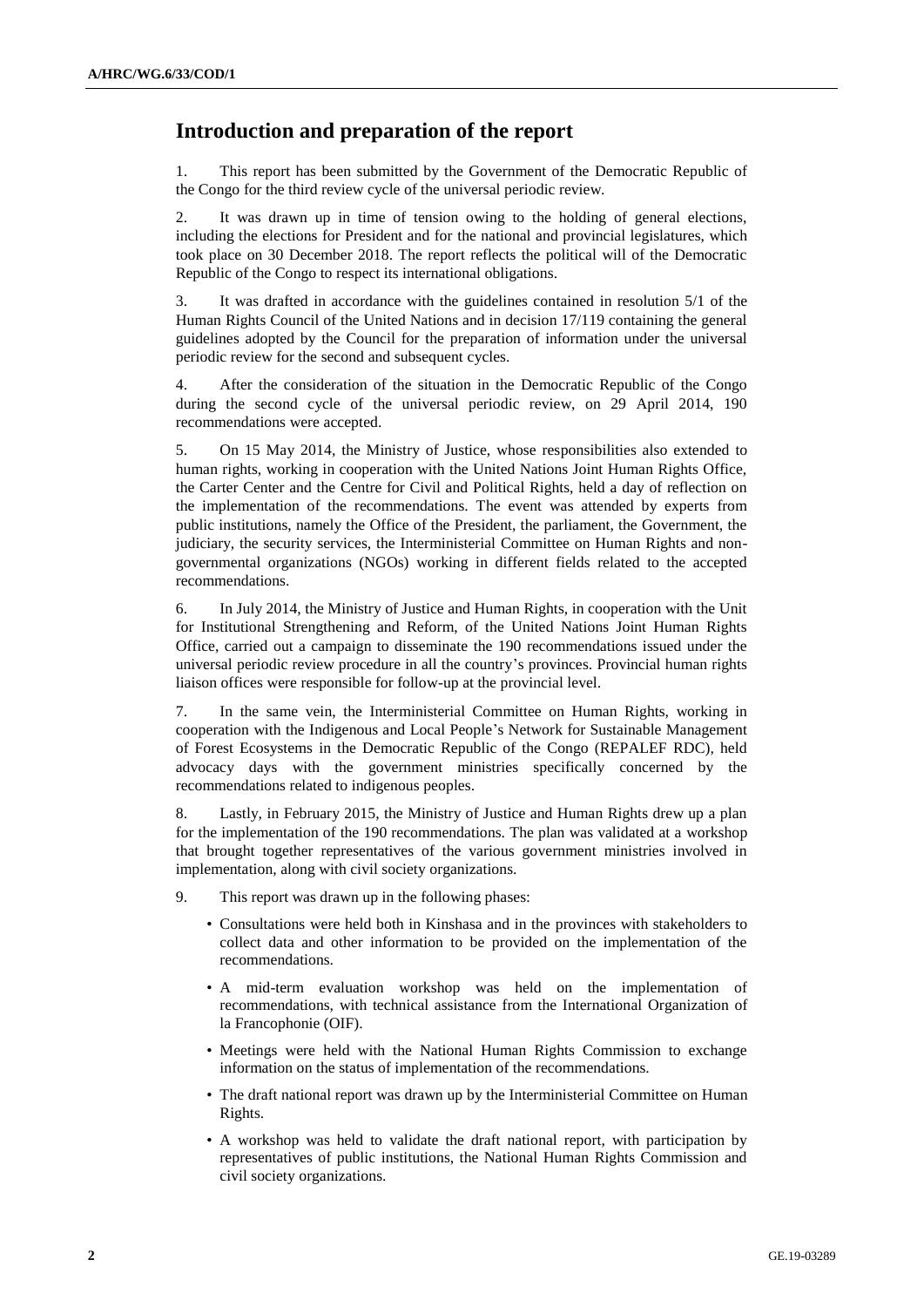10. The report contains the following information, by section: Section I: Recent developments in the legal and institutional framework; II: Recent developments in promotion and protection of human rights; III: Status of implementation of accepted recommendations; IV: Achievements, best practices, challenges and constraints; V: Priorities, initiatives and commitments; and VI: Expectations in terms of capacity-building and requests for technical assistance.

# **I. Recent developments in the legal and institutional framework and for the promotion and protection of human rights**

#### **A. Legal framework**

11. In addition to the legislation relating to the promotion and protection of human rights that was already mentioned in the report for the second cycle of the universal periodic review, the Democratic Republic of the Congo has adopted other legislative measures, including:

- Act No. 15/001 of 12 February 2015 amending and supplementing Act No. 06/006 of 9 March 2006 on the organization of presidential, legislative, provincial, municipal and local elections
- Act No. 15/013 of 1 August 2015 on approaches to realizing women's rights and parity
- Act No. 16/008/2016 of 15 July 2016 amending and supplementing Act No. 87-010 of 1 August 1987, on the Family Code
- Act No. 16/013 of 15 July 2016 on the status of staff in State civil service
- Act No. 15/022 of 31 December 2015 amending and supplementing the decree of 30 January 1940 on the Criminal Code
- Act No. 15/023 of 31 December 2015 amending and supplementing Act No. 024/2002 of 18 November 2002 on the Military Criminal Code
- Act No. 15/024 of 31 December 2015 amending and supplementing the decree of 6 August 1959 establishing the Code of Criminal Procedure
- Organic Act No. 17/003 of 10 March 2017 amending and supplementing Act No. 023/2002 of 18 November 2002 on the Code of Military Justice
- Act No. 16/010 of 15 July 2016 amending and supplementing Act No. 015/2002 of 16 October 2002 on the Labour Code
- Act No. 16/009 of 15 July 2016 establishing the rules for the general social security scheme
- Act No. 15/026 of 31 December 2015 on water
- Organic Act No. 17/002 of 8 February 2017 setting out the fundamental principles relating to mutual insurance and welfare funds
- Act No. 18/001 of 9 March 2018 amending and supplementing Act No. 007/2002 of 11 July 2002 on the Mining Code
- Act No. 018/025 of 31 December 2015 on non-professional rental leases

12. Other legislative measures for the promotion and protection of human rights are now under discussion before the parliament, including bills on:

- Protection for and responsibilities of human rights defenders
- Protections for the rights of persons with disabilities
- Measures for realization of the right to demonstrate
- Protections for the rights of indigenous peoples
- Access to information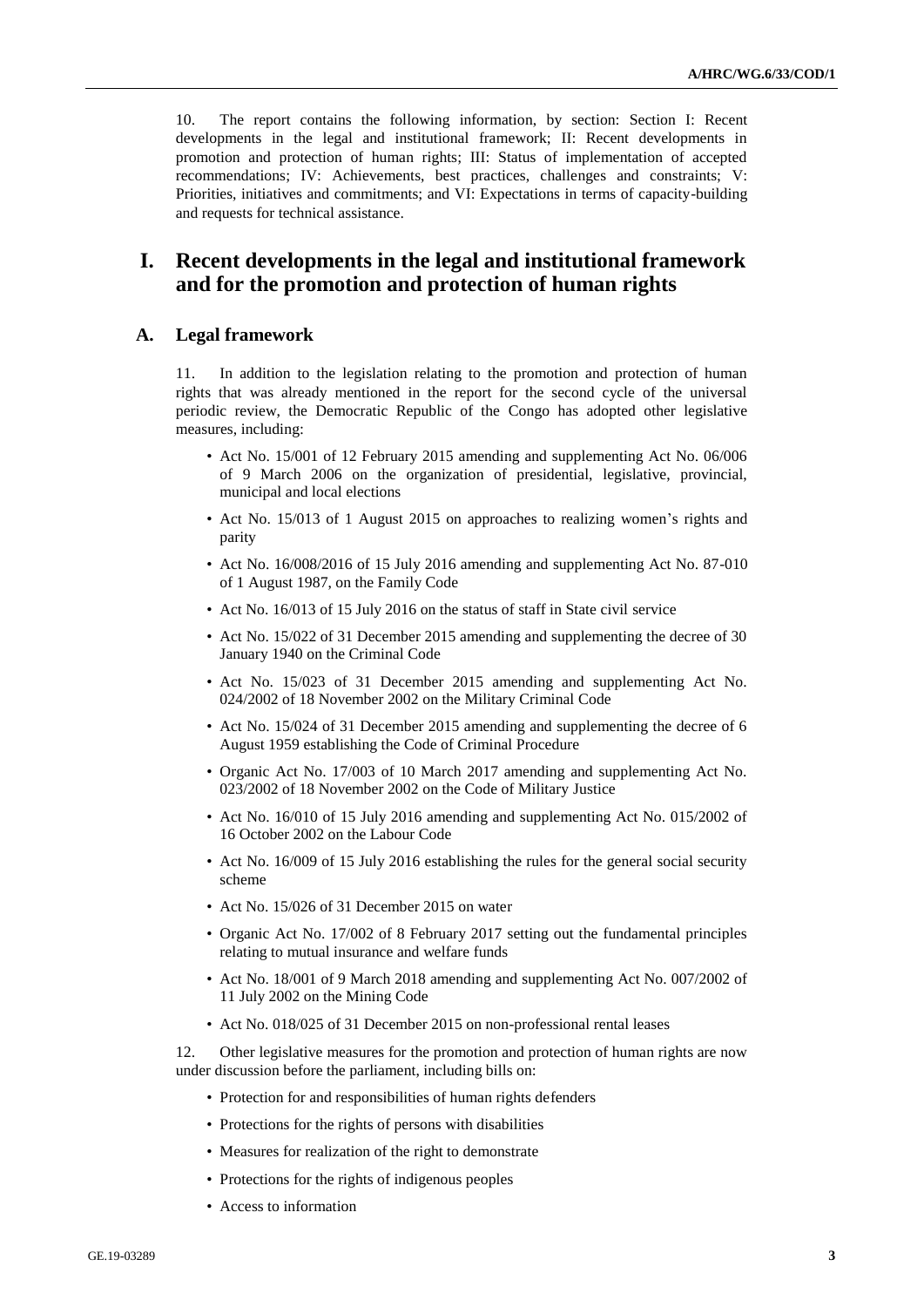• The decriminalization of press offences

#### **B. Institutional framework**

13. The institutional framework for the protection of human rights is constantly developing. For example:

- On 9 July 2014, the Head of State issued a presidential order naming the Personal Representative of the Head of State on Sexual Violence and Child Recruitment;
- On 23 July 2015 the National Human Rights Commission became operational;
- On 14 July 2016, the Head of State issued a presidential order naming his Special Advisor on Good Governance and the Fight against Corruption, Money-laundering and the Financing of Terrorism;
- In June 2018, the Court of Cassation and the Council of State began operation.

# **II. Recent developments in promotion and protection of human rights**

14. The Democratic Republic of the Congo has since January 2018 been a member of the United Nations Human Rights Council; it was elected to the Council in October 2017.

- 15. In practical terms, the main elements in this field are as follows:
	- (a) Civil and political rights:
	- Political parties that inform the authorities of the organization of public events (such as meetings or peaceful marches) have freely carried out their activities. Unfortunately, some events, such as the marches organized on 19 September and 19 December 2016 by the opposition and the ones held on 31 December 2017 and 21 January 2018 by the Secular Coordinating Committee to call for elections, resulted in the loss of life, injury and the destruction of public and private property.
	- These events led to the establishment, by ministerial decrees No. 001/CAB/MIN/DH/2018 of 1 February 2018 and No. 003/CAB/MIN/DH/2018 of 28 June 2018, of two joint investigation commissions (CEMs): CEM-3121 and CEM-1919. The commissions included representatives of the Ministries of Human Rights, Justice and the Interior, the National Human Rights Commission and civil society organizations, with the participation of the United Nations Joint Human Rights Office and the Human Rights Liaison Office of the African Union as observers. The commissions made it possible to establish who was responsible for the events and to draw up recommendations for all public institutions. In this context, the Government assisted needy families with the burial of their loved ones and it also provided medical care for 32 persons injured by gunfire and tear-gas grenade shrapnel.
	- The presidential and national and provincial legislative elections took place on 30 December 2018 and, in the opinion of all observers, were held in a satisfactory manner. On 24 January 2019, for the first time since the country's independence, a peaceful transfer of power took place between outgoing and incoming elected Presidents.
	- During the same period, many prisoners were granted presidential pardons.
	- The establishment of the Council of State strengthened remedies in administrative cases.
		- (b) Economic, social and cultural rights:
	- Regarding access to safe drinking water, the Government continued its clean water supply programme for rural and peri-urban areas. In 2018, 25,000 people thus benefited from the sinking of water wells in Kinshasa and Congo Central.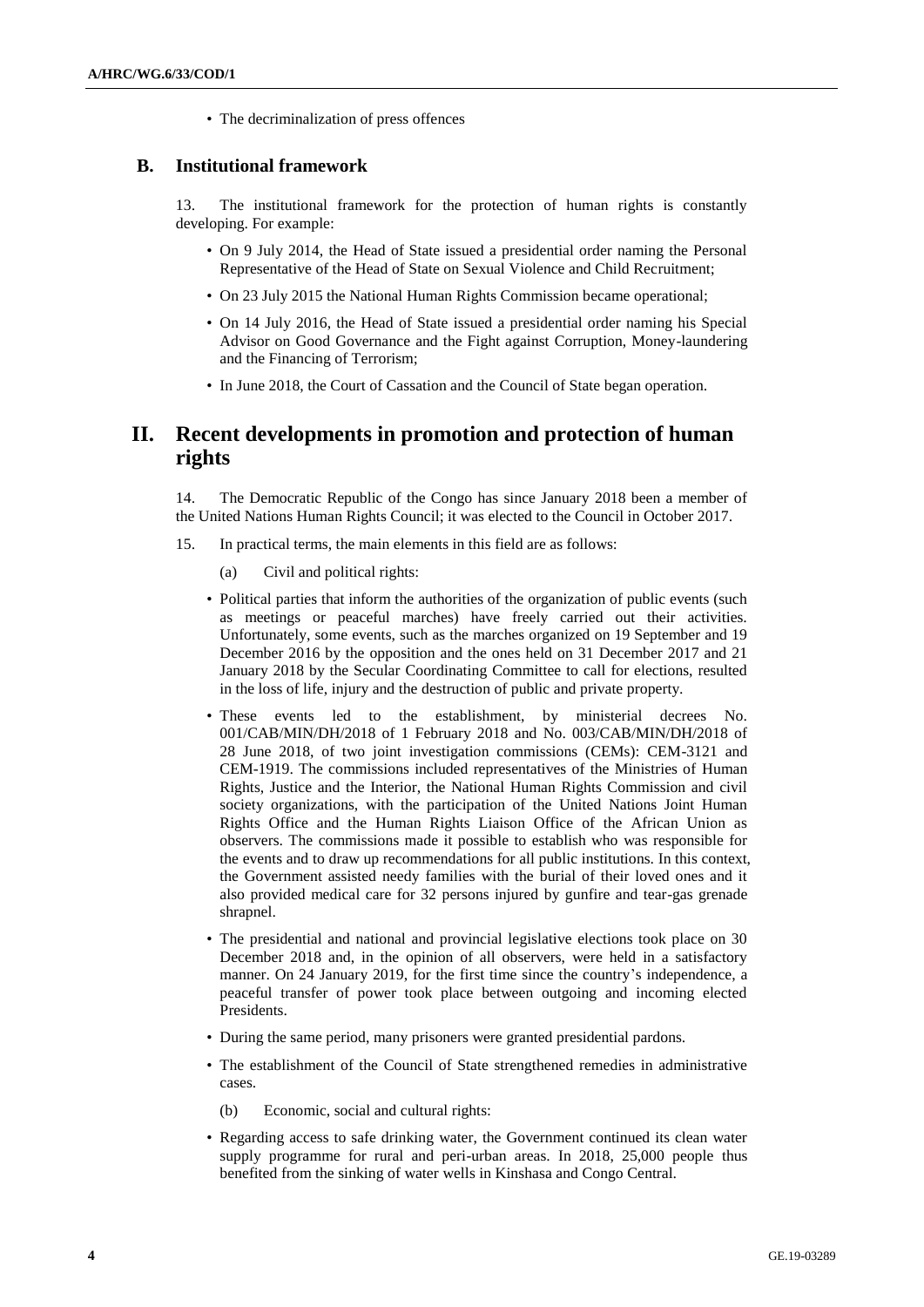- To reduce unemployment, the Government has introduced projects and programmes that have had some impact, in particular in Katanga Province, where the implementation of the Programme for Youth Employment in Katanga made it possible to create 259,969 jobs out of 290,000 that were planned, including 325 selfemployed posts and jobs at 220 microenterprises. As part of the same effort, 6,000 young people received training at vocational training centres to increase their employability.
- The national minimum wage was raised by decree No. 18/017 of 22 May 2018, which set it at 7,075 FC a day, or \$4.50.
- In 2016 the Government established a National Strategic Development Plan. The plan sets out a vision and a strategic framework for meeting the challenges of the 2050 Development Agenda.
	- (c) Rights of specific groups:
- To enable children to express their views in any matters of concern to them, interministerial order No. MINEPSP/CABMIN/0817EPSP/2018-No. interministerial order No. MINEPSP/CABMIN/0817EPSP/2018-No. 009CAB/MINGEFA of 7 March 2018 was issued on the organization and functioning of parliament and children's committees.
- The national action plan for the implementation of United Nations Security Council resolution 1325 (2000) on women and peace and security was updated in 2018.
- The country established the Interministerial Committee for Follow-up to the Convention on the Rights of Persons with Disabilities and its Optional Protocol, by ministerial order No. 350/CAB.MIN/AFF-SAH.SN/2016 of 11 November 2016, to carry out its obligations under article 33 of the Convention.

16. Relations with the Office of the United Nations High Commissioner for Human Rights (OHCHR) are good, as demonstrated by the visit of the United Nations High Commissioner for Human Rights to the country in 2016, the close cooperation between the Government and the United Nations Joint Human Rights Office and cooperation in the investigation into the killing of two United Nations experts in Kasaï.

### **III. Status of implementation of accepted recommendations**

17. Since taking part in the second cycle of the universal periodic review in April 2014, the Democratic Republic of the Congo has worked to implement the 190 recommendations that it accepted. The section below takes stock of the recommendations' implementation.

#### **A. Recommendations regarding the national human rights institution (recommendations 133.12–13 and 134.20–26)**

18. The appointment of the nine members of the National Human Rights Commission by their respective entities was endorsed by National Assembly resolution No. 001/CAB/P/AN/AM/2015 of 1 April 2015. They were officially placed in office by presidential order No. 18/023 of 4 April 2015 and they were sworn in on 23 July 2015 before the Constitutional Court. The National Human Rights Commission has now been accredited with A status.

19. Since setting to work, the National Human Rights Commission has undertaken several activities for the promotion and protection of human rights, in accordance with its mandate. Thus, between 2015 and 2018, the Commission carried out human rights education, training and awareness activities for various social and professional groups, including the Civic and Social Education Service of the Congolese National Police and for the Armed Forces of the Democratic Republic of the Congo. For example, from 20 to 22 January 2016 it held such training for 120 officers, non-commissioned officers and chaplains.

20. It also provided training to members of opposition and majority political parties and for their youth leagues, as well as for NGOs.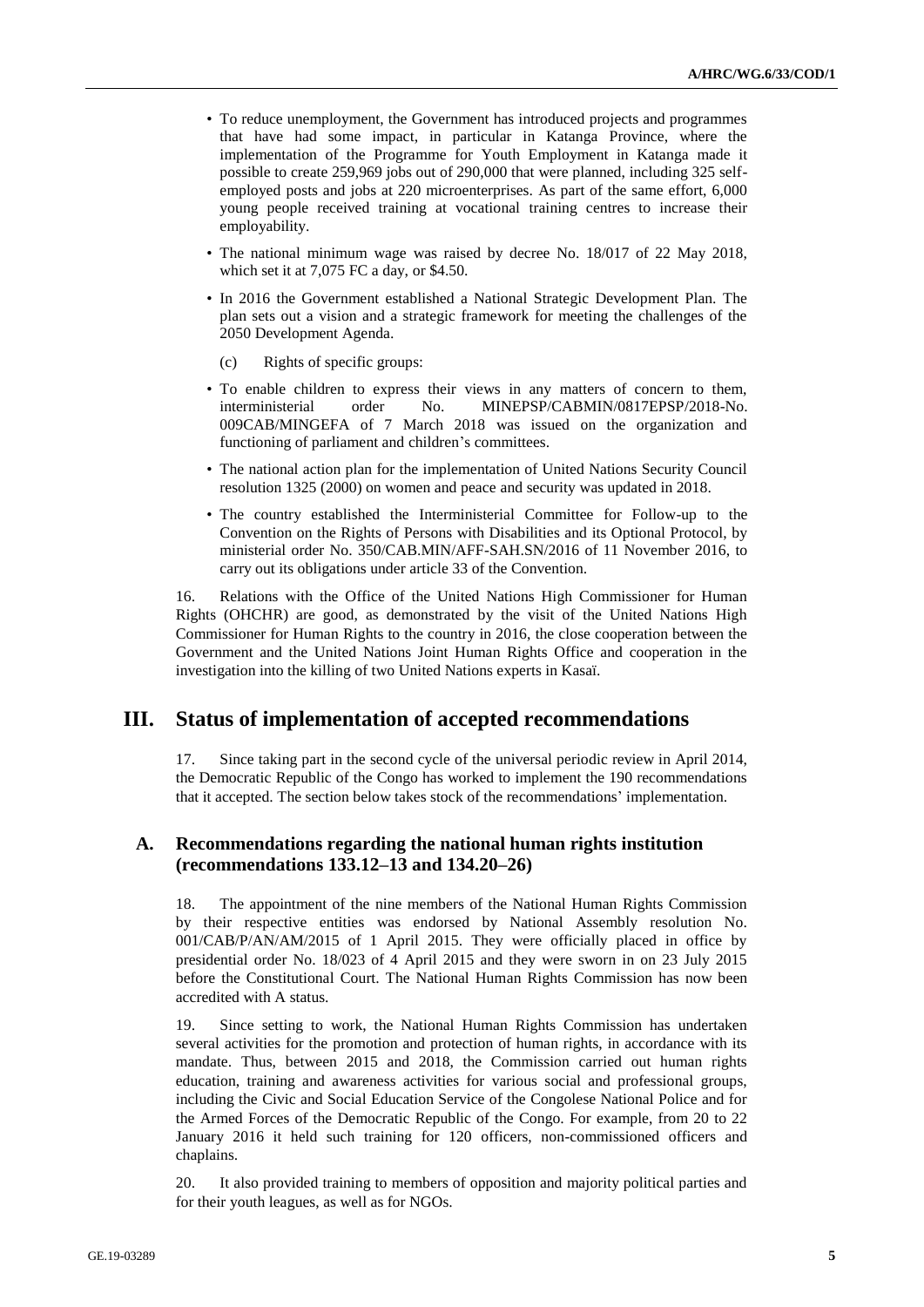21. From February 2016 to June 2017, the Commission also conducted several visits to prisons and detention facilities throughout the country, which led to the release of a number of persons whose detention had become unlawful and of prisoners whose detention had extended beyond the duration of their sentences.

22. The Commission also received and dealt with several complaints from victims of human rights violations, 229 of which related to the city of Kinshasa or the provinces of Katanga, Kasaï Oriental, Équateur, Nord-Kivu, Sud-Kivu and Bas-Congo. The most frequent allegations related to: arbitrary arrest, illegal detention, police harassment, violations of the right to life or the right to physical integrity, abduction, torture, restrictions on freedom of movement, improper application of the law (specifically the Amnesty Act), refusal to grant legal personality to associations, denial of justice, obstruction of justice, spoliation of private property, malicious destruction of property, illegal occupation of property belonging to others, poor conditions of detention or imprisonment, denial of benefits, unjustified dismissal or revocation of contract, refusal to pay wages, refusal to carry out court decisions, illegal closure of radio or television stations, sexual violence, prohibition of public demonstrations, failure to cover funeral expenses for indigent persons, pollution of the environment by toxic waste and desecration of graves.

- 23. The complaints led to the following decisions:
	- Proceedings discontinued owing to lack of evidence of the alleged violations
	- Violation reported to the courts
	- Initiation of judicial proceedings on behalf of victims
	- Referral of the victims to the competent courts
	- Legal aid
	- Proposal of an amicable settlement

24. The Commission itself took up three cases, respectively relating to violations of the right to property ownership (the case of the Muila family), the right to personal liberty (brought by three students of the University of Kinshasa: the case of Guy Ngwangwa et al., RA 133 at the Kinshasa-Gombe Court of Appeal) and the right to life (corpses retrieved from the Ndjili River).

25. The Commission's funding comes from the national budget.

#### **B. Recommendations on human rights awareness-raising, education and training (recommendations 134.55, 68, 116 and 155)**

- 26. The following actions have been carried out:
	- In 2015 the Ministry of Justice and Human Rights, in cooperation with the United Nations Development Programme (UNDP), published a handbook on citizens' rights and duties.
	- Training on the Convention of the Rights of the Child and on the Child Protection Act has been included in the primary and secondary education system in the country.
	- Under interministerial order No. MINEPSP/CABMIN/0817/EPSP/2018-No. 009/CAB/MINGEFAKIS/GEFA of 7 March 2018 on the organization and functioning of the children's parliament and children's committees, student committees are being organized at all the country's schools and provision is made for the establishment of a representative children's parliament. These committees provide a framework or forum for the expression of opinions on issues discussed by public bodies and by any others concerning the rights and duties of children.
	- The priority action plan for the implementation of the National Policy on Justice Sector Reform 2018–2022 makes provision for the training of prison staff and personnel working for the judiciary.
	- The police academy and police training schools regularly hold basic human rights training sessions for officers.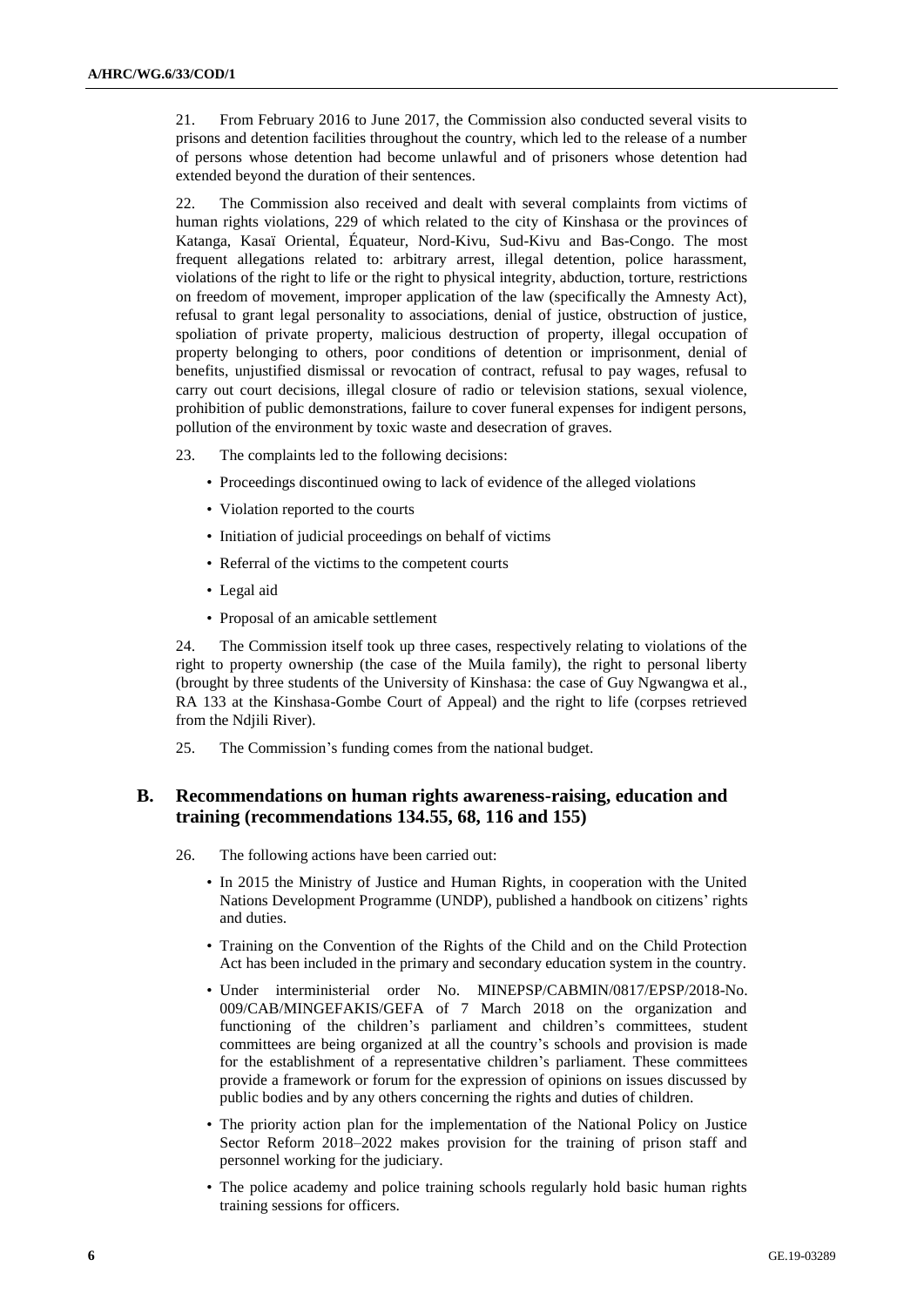### **C. Recommendation on human rights policies (recommendation 134.32)**

27. With regard to social and economic rights, in 2017 the country adopted a National Strategic Development Plan for the period from 2017 to 2050.

- 28. It is to be implemented by means of seven five-year plans.
	- The first of these will enable the country to achieve the status of a middle-income country in 2021, with gross domestic product (GDP) likely to rise to \$1,050.
	- The second and third plans will help achieve emerging country status in 2030, with a per capita GDP of \$4,000.
	- The other four five-year plans will help the country join the club of developed countries in 2050, and the efforts thus undertaken will bring per capita GDP to \$12,000.

29. Other policies have been adopted since the last cycle of the universal periodic review, in particular:

- The National Policy on Justice Sector Reform 2017–2026, with a priority action plan for the period 2018–2022
- The National Agricultural Investment Programme, whose objectives include the further development of cash crop cultivation, for instance for coffee and cocoa production, and the incorporation of activities related to nutrition, climate change, gender resilience and youth employment, as well as a road maintenance strategy for the servicing of agricultural areas
- The five-year Strategic Plan for the Promotion and Protection of the Rights of Persons with Disabilities (2016–2021)
- The National Action Plan to End Child Marriage (2017–2021)
- The Strategic Action Plan to Combat HIV/AIDS (2014–2017)
- The Sectoral Strategy for Education and Training (2016–2025)

### **D. Recommendations on human rights defenders and journalists (recommendations 134.52–54)**

30. In April 2018, the National Assembly and the Senate adopted different versions of bills to protect human rights defenders and establish a system of responsibilities for their activities. A joint commission of the National Assembly and the Senate was thus set up to harmonize the versions and draft a final text, in line with United Nations General Assembly resolution 53/144, on human rights defenders.

31. At the local level, the provincial assembly in Sud-Kivu adopted order No. 001/2016 of 10 February 2016 on the protection of human rights defenders and journalists working in that province.

32. With regard to journalists, two bills relating to the decriminalization of press offences and access to information are currently under discussion in the parliament.

33. The Ministry of Human Rights becomes involved whenever the rights of human rights defenders or journalists to carry out their duties are threatened.

### **E. Recommendations on national reconciliation and the elimination of negative forces (recommendations 134.38–40)**

34. Beginning in 2015, a series of consultations was held between those active in the political arena to arrive at a political consensus until the holding of general elections; these included:

• National dialogue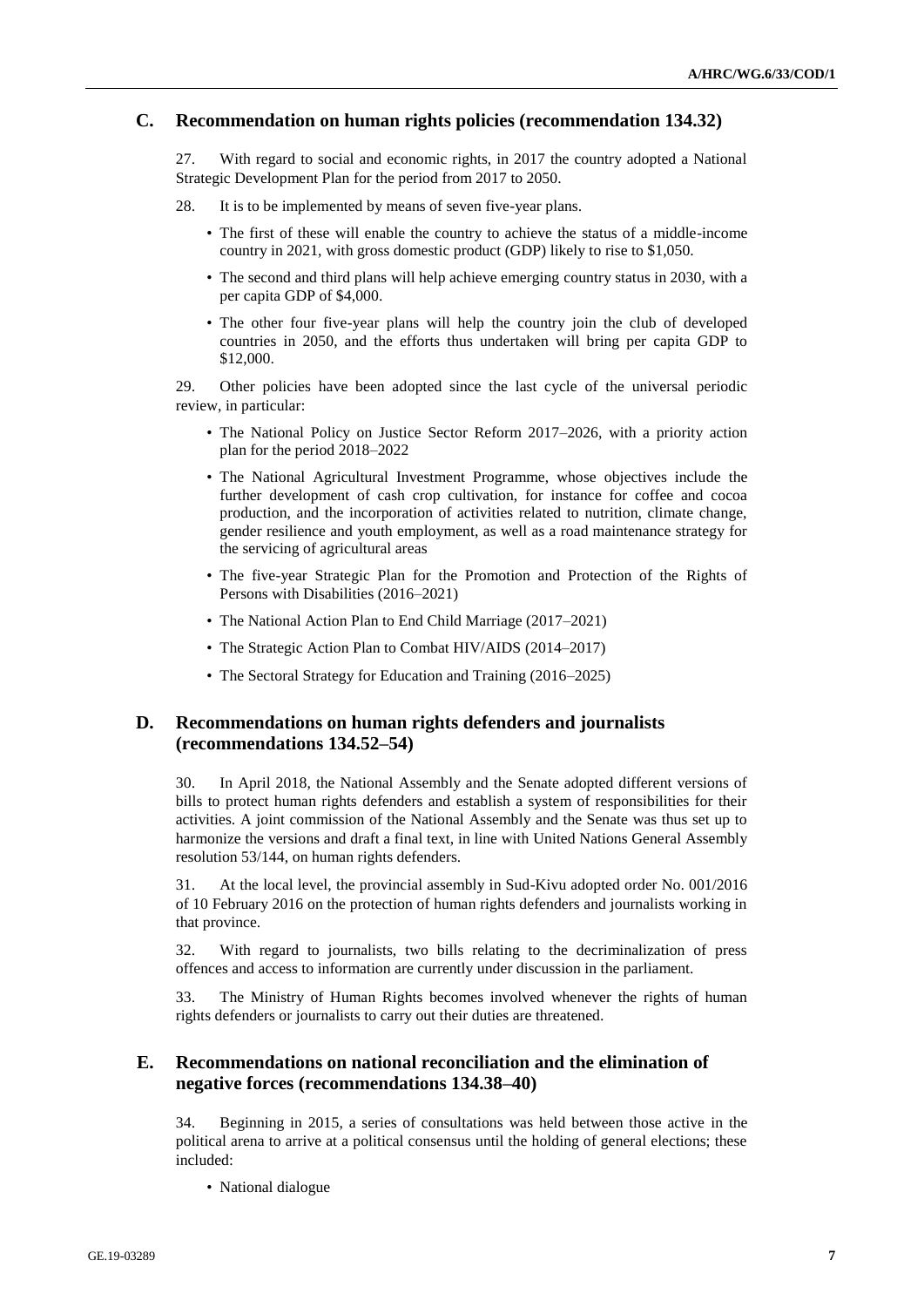- Dialogue at the African Union district of Kinshasa
- The Inter-diocesan Centre dialogue, which led to the December 2017 political agreement (the Saint Sylvester Agreement) for the holding of free, transparent and peaceful elections

35. The fight against negative forces is being carried on by the Armed Forces of the Democratic Republic of the Congo, in cooperation with the United Nations Organization Stabilization Mission in the Democratic Republic of the Congo (MONUSCO), and has resulted in the elimination of many armed groups. Efforts are now concentrated on the area between Beni and Butembo.

36. The programme for the repatriation of the Democratic Forces for the Liberation of Rwanda is still under way.

37. The peaceful transfer of power at the Head of State led more than 700 Kamuina Nsapu militiamen to lay down their arms in the provinces of Kasaï and Kasaï Central.

#### **F. Recommendation on action plans for the protection and promotion of the rights of the child (recommendation 134.48)**

38. Efforts have been made to improve the national birth registration system. To this end, a strategy document and a national action plan for revitalizing the civil registration services (2014–2018) have been developed and are being implemented in collaboration with the United Nations Children's Fund (UNICEF).

39. The document on the revitalization strategy has five components: advocating to obtain commitments from national and provincial civil registration authorities; improving the infrastructure and performance of civil registration services; bringing such services closer to the public; improving communication in the area of civil registration; and coordinating the civil registration process as effectively as possible.

40. The following actions have been carried out so far:

- Training of 598 civil registration officials and focal points, members of the maternity staff at hospitals and neighbourhood leaders, including 236 women
- Training of civil registry inspectors
- Inspection of 107 registries
- Development of provincial civil registration action plans
- Establishment of 1,107 sub-offices of the civil registry, in particular at maternity clinics
- Special proxy declarations filed by parents with district directors
- Activities intended to raise awareness regarding birth registration
- Strengthening of synergy among the services involved (the Ministry of Health, the Ministry of the Interior and the Ministry for Gender, Children and Family)

41. These strategies have been decisive in increasing the number of births registered. To cite some examples:

- In Kwilu Province, from January to October 2018 the number of children registered was 70,120, of whom 70,091 were registered on time and 29 were registered past the deadline. As there was a total of 143,826 births (69,036 boys and 74,790 girls), the registration rate was 48.7 per cent. This marks a significant improvement, as the statistics of the 2013–2014 Demographic and Health Survey indicated a rate of 28 per cent.
- In Kinshasa, between January and December 2018, the number of children registered within the legal time limit was 157,770, out of 267,942 children born (of whom 126,497 were girls). The registration rate was 61 per cent, compared with 51 per cent in 2016 and 53 per cent in 2017.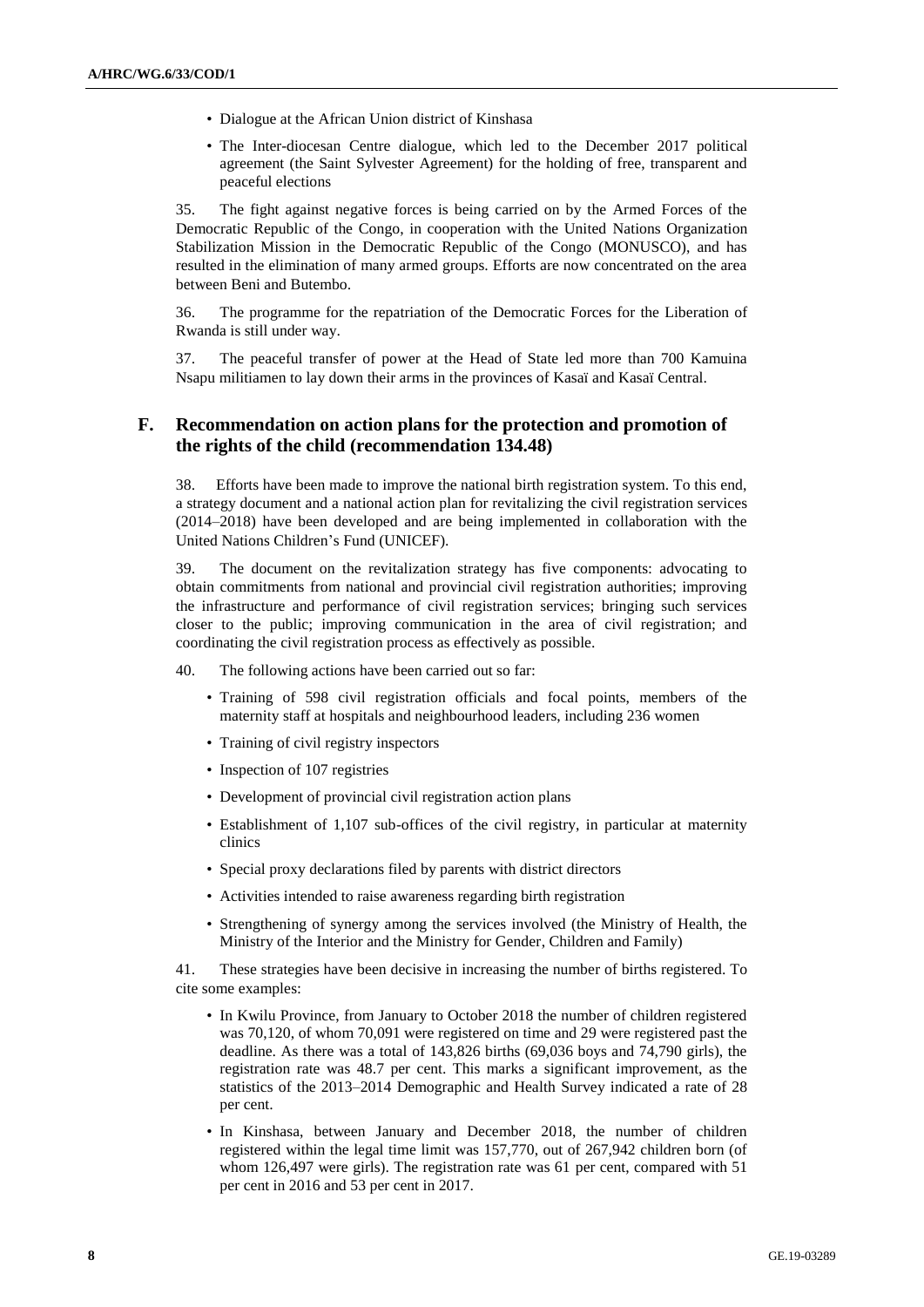42. Despite the many constraints faced by the Government, free primary education, which has been implemented since 2010, has been progressively expanded.

43. In order to reduce indirect schooling costs, the Government has worked with development partners to distribute textbooks at schools and school kits, and it regulates the price of uniforms for students.

44. Primary education has in fact seen a significant increase in attendance in the last decade. School coverage too has improved. The gross enrolment ratio increased from less than 90 per cent in 2007 to over 107 per cent in 2014. This rapid growth may be attributable in part to the implementation of free schooling since 2010. The parity index increased from 0.91 in 2014 to 1.90 in 2018.

45. As for basic health care, several means of communication and strategies are being used to increase the immunization rate. Based on the Expanded Programme on Immunization (EPI), the Government has adopted a strategic plan with two main thrusts:

- Mobilization of funds and logistics. To this end, the Congolese Parliamentary Network for Immunization Support advocates for the inclusion in the national budget of increased funding for the purchase of vaccines.
- Social mobilization. Interpersonal communication with community leaders is ongoing, with a view to educating and raising the awareness of the public as a whole.

46. The communication channels thus used, including churches, associations, community radio stations, NGOs and opinion shapers, have made it easier to reach the target population.

#### **G. Recommendations on the judicial system (recommendations 133.8, 16, and 19, and 134.5–11, 13–15, 56, 107–114 and 124)**

47. The country has adopted four laws to give effect to the Rome Statute of the International Criminal Court at the domestic level:

- Act No. 15/022 of 31 December 2015 amending and supplementing the decree of 30 January 1940 on the Criminal Code
- Act No. 15/023 of 31 December 2015 amending and supplementing Act No. 24/2002 of 18 November 2002 on the Military Criminal Code
- Act No. 15/024 of 31 December 2015 amending and supplementing the decree of 6 August 1959 on the Code of Criminal Procedure
- Act No. 17/003 of 10 March 2017 amending and supplementing Act No. 023/2002 of 18 November 2002 on the Code of Military Justice
- 48. In practice, the country's courts implement the Rome Statute directly.

49. To reduce prison overcrowding, pretrial detainees and convicted persons are regularly freed from custody by means of parole, sentence reductions or outright release in cases involving harmless offences.

50. The rehabilitation of prisons is continuing. The following prisons are undergoing such work: local prisons in Rutshuru, Masisi, Walikale, Lubero, Bunyakiri, Fizi, Kalehe, Bafwasende, Gety, Mambasa and Moba, and the central prison in Bandundu.

51. The priority action plan under the National Policy on Justice Sector Reform does not provide for the construction of new prison facilities. On the other hand, wards with a capacity of 1,000 will be rehabilitated in the country's 32 cities in order to strengthen current capacity, which is estimated at 32,250. In Luzumu, where a facility is currently nearing completion, there will be room for another 700 inmates.

52. The forum on justice, held in Kinshasa from 27 April to 2 May 2015, resulted in the adoption of a National Policy on Justice Sector Reform for the period from 2017 to 2026. A priority action plan was adopted in 2017 for implementation of the National Policy between 2018 and 2022.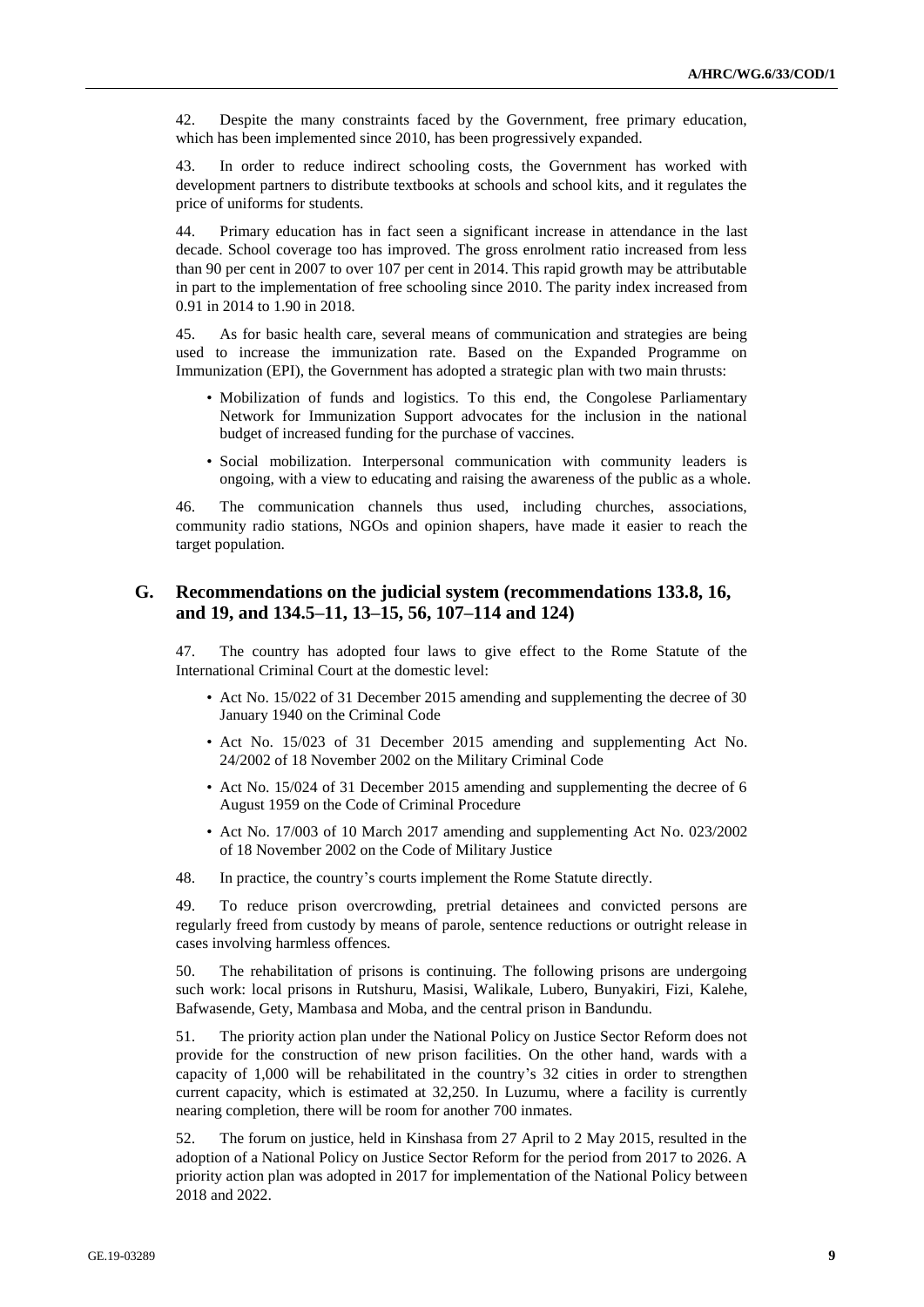53. Initial and continuous training for judges will be provided by the National Judicial Training Institute (INAFORJ), which will also train court clerks, prosecution secretaries and prison staff.

54. In 2018, remuneration of judges was increased by 12 per cent.

### **H. Recommendations on the prosecution of perpetrators of acts of torture (recommendations 134.50 and 51)**

55. With regard to the prosecution of perpetrators of torture, verified cases are heard before the country's courts. By way of illustration, there has been a case brought by the Public Prosecutor against Captain Mpia et al., with a person named Kanyinda claiming damages as a civil party, under registration number RP 983. The case is before the Kinshasa/Gombe garrison military court, whose ruling is pending.

### **I. Recommendations on the fight against sexual violence (recommendations 134.64, 71–72, 77, 81, 82, 106, 115, 117, 118–123, 127–130, 133 and 135.1)**

- 56. Regarding the fight against sexual violence, we can report the following:
	- Adoption by the Armed Forces of the Democratic Republic of the Congo and the Congolese National Police of an action plan to combat sexual violence
	- Establishment in the provinces of Congolese National Police units specializing in child protection and prevention of sexual violence
	- Appointment of the Personal Representative of the Head of State on Sexual Violence and Child Recruitment
	- Strengthening in 2015 of the "Break the Silence" campaign as a means of preventing sexual violence, through the launching of the campaign in two phases, in order to encourage the reporting of rape
	- Establishment of an emergency hotline (473333) offering referrals to medical or legal services for victims of sexual violence and generally for any persons in the country
	- Updating of the 2014 text prepared by the Ministry of Justice on the reparation fund for victims of sexual violence, thus enabling the legislature to prepare a proposed amendment of the 2006 laws to include a victim assistance fund and a financial mechanism for compensating victims
	- Establishment of a joint task force, composed of civilian and military judges and legal experts, for the organization of judicial oversight, with a view to strengthening efforts to combat impunity, and, binding on all parties, requiring all judicial entities to share official statistics
	- Dispatch on the country's cellular phone networks of 50,000 short message service (SMS) messages to raise awareness of the importance of combating sexual violence
	- By way of illustration, according to statistics from the civil and military courts, 2,272 persons were sentenced for sexual violence from 2014 to 2015
	- The implementation of these measures has brought about a downward trend in the number of cases brought to court. Thus, the number of cases of sexual violence related to armed conflicts has declined by 50 per cent. The number of cases in the target areas declined from 15,352 to 7,510 between 2013 and 2015.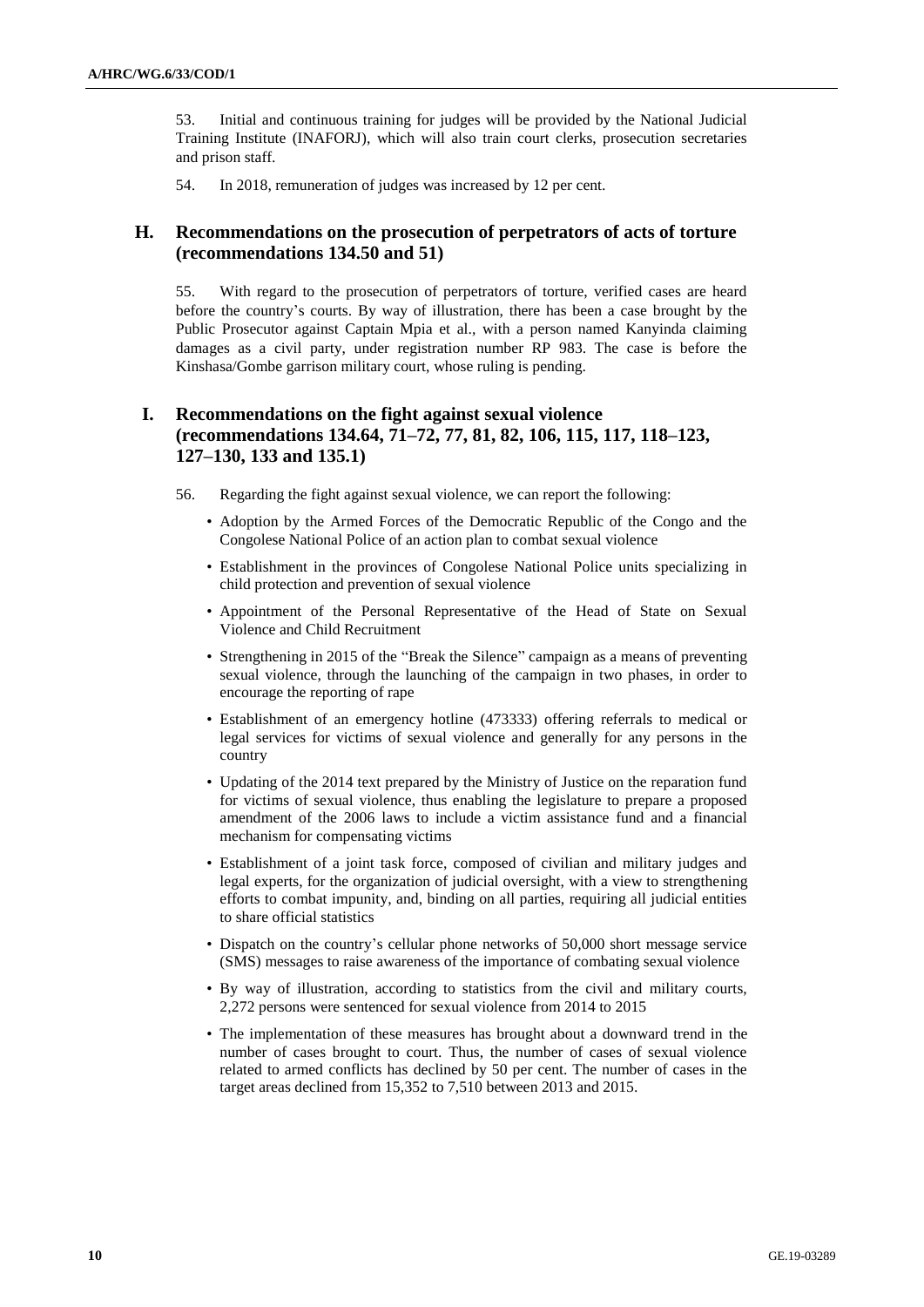### **J. Recommendations on assistance mechanisms for victims of human rights violations, including sexual violence (recommendations 133.17 and 18, and 134.16, 31, 57, 58, 74, 76, 78, 84, 85, 86, 125 and 126)**

57. On the question of synergy in combating sexual violence, medical facilities providing free care for victims are operational in various provinces of the country, particularly in the east. Panzi Hospital in Bukavu, renowned for the work of Dr. Denis Mukwege, the 2018 Nobel Peace Prize laureate, is one such facility. In Kinshasa, the Kinshasa Provincial Referral Hospital and Saint Joseph, Ngaliema and Kintambo hospitals and Monkole medical centre are referral facilities for victims of sexual violence.

58. Victims also receive legal assistance from NGOs, with the support of technical partners and donors.

59. The Office of the Personal Representative of the Head of State on Sexual Violence and Child Recruitment also signed a memorandum of understanding in 2016 with the National Vocational Training Institute for the vocational training of victims of violence and of demobilized children.

60. Concerning compensation and reparation for victims of sexual violence, a budget line was included in the national budget for 2015 and was administered by the Ministry of Justice. To cite an example of compensation, the victims of sexual violence in the Songo Mboyo case, in 2007, received compensation in 2016.

### **K. Recommendations on the organization of elections and political representation of women (recommendations 134.132 and 137)**

61. The presidential election and the national and provincial legislative elections held on 30 December 2018 were generally recognized as free and transparent. Municipal and local elections have been scheduled for March 2019. However, it has been noted that women's representation on party lists has been very low.

62. According to the provisional results published by the Independent National Electoral Commission (CENI), out of 485 elected national deputies, 52 were women, or 12 per cent, and of the 627 elected provincial deputies, 72 were women, or 11 per cent.

### **L. Recommendations concerning ratification of major human rights treaties (recommendations 133.1–7 and 134.1–4)**

63. In the period since the last cycle of the universal periodic review, on 30 September 2015 the Democratic Republic of the Congo ratified the Convention on the Rights of Persons with Disabilities and its Optional Protocol. Thus, it is now a party to seven of the nine major international human rights instruments, instead of six.

### **M. Recommendations on special procedures (recommendations 133.14, and 134.43 and 44)**

64. The country remains open to any requests for visits by the special procedures mandate holders. It intends to continue, as in the past, to work closely with them.

### **N. Recommendations for cooperation with treaty bodies (recommendations 134.12, 41 and 42)**

65. Cooperation is continuing with treaty bodies. Since the submission of the previous report for the universal periodic review, reports to the treaty bodies have been submitted as follows: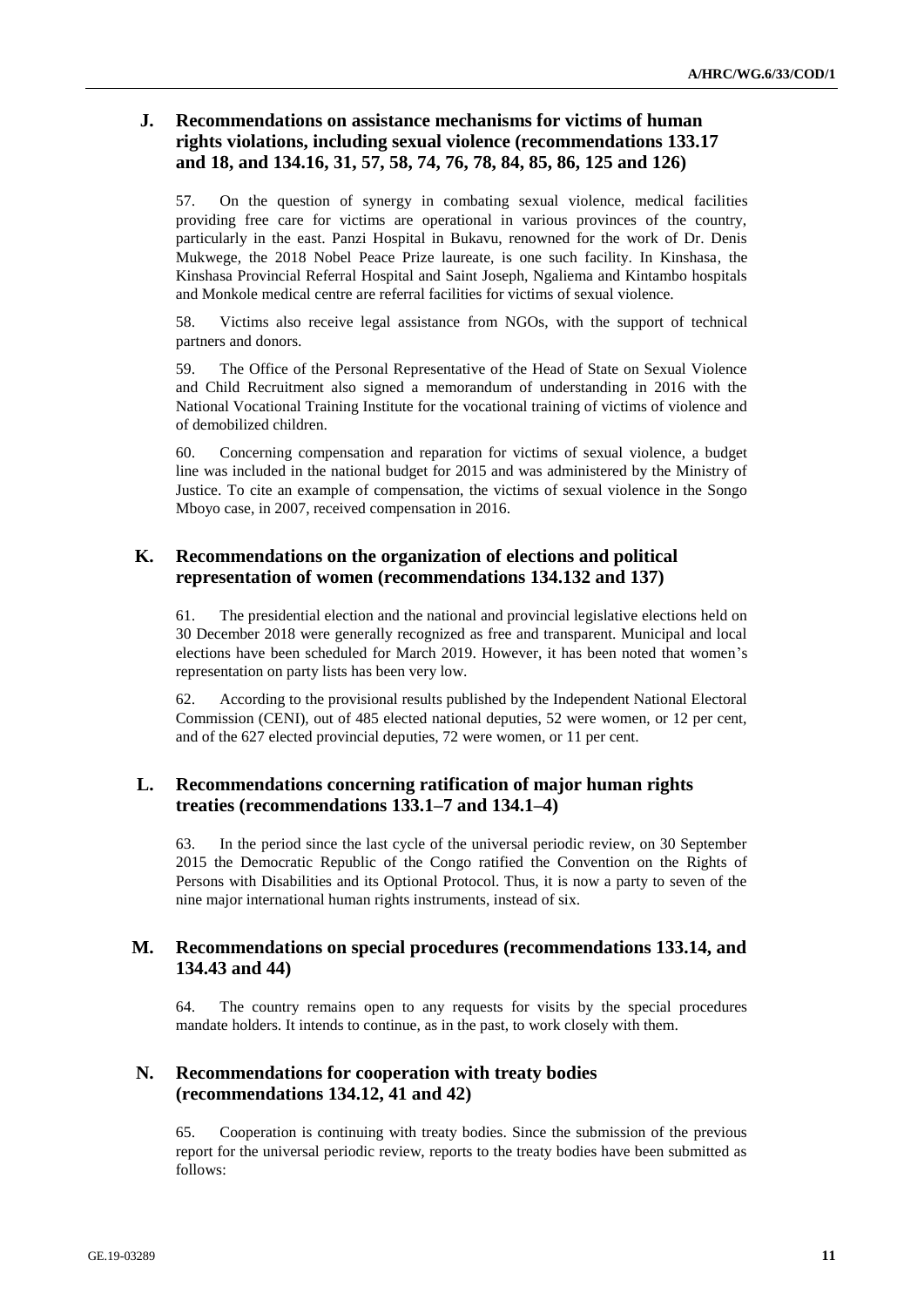- In January 2017, the third, fourth and fifth periodic reports were submitted to the Committee on the Rights of the Child on the implementation of the Convention on the Rights of the Child, along with the initial report on the Optional Protocol on the sale of children, child prostitution and child pornography.
- In October 2017, the fourth periodic report was submitted to the Human Rights Committee on the implementation of the International Covenant on Civil and Political Rights.
- In July 2017, the second periodic report was submitted to the Committee against Torture on implementation of the Convention against Torture and Other Cruel, Inhuman or Degrading Treatment or Punishment.
- In December 2017, the eighth periodic report was submitted to the Committee on the Elimination of All Forms of Discrimination against Women on the implementation of the Convention for the Elimination of All Forms of Discrimination against Women.
- In November 2018, the fifth and sixth periodic reports, which have already been drawn up, are to be submitted to the Committee on Economic, Social and Cultural Rights, on the implementation of the International Covenant on Economic, Social and Cultural Rights.

66. In the near future, the Democratic Republic of the Congo will draw up the initial report on implementation of the Convention on the Rights of Persons with Disabilities and will finalize the sixteenth, seventeenth and eighteenth periodic reports on the implementation of the International Convention on the Elimination of All Forms of Racial Discrimination.

### **O. Recommendations regarding the national follow-up and coordination mechanism for implementation of international obligations (recommendations 133.10 and 134.98)**

67. Concerning the framework agreement on peace, security and cooperation, a national follow-up mechanism has been established to monitor the Addis Ababa Framework Agreement. Among the actions undertaken are the demobilization and reintegration of negative forces (i.e., former combatants from armed groups).

68. Implementation of United Nations Security Council resolution 1325 (2000) was the subject of a national action plan in 2010, which was updated in 2018 to address the new situation on the ground. Implementation of the plan is coordinated by a national secretariat established by ministerial order No. 024/CAB/MIN.GEFAE/BMK/2015, of August 2015.

69. Women's representation in peace negotiations indeed remains low. This was also the case for the various political negotiations held in 2015 and 2016 to reach a consensus on the holding of general elections.

### **P. Recommendations concerning the national preventive mechanism against torture (recommendations 134.27–30, 49 and 50)**

70. The Government is considering what would be the best mechanism to set up for the prevention of torture. The National Human Rights Commission and the Ministry of Human Rights both have the task of visiting prisons and detention centres throughout the country as part of their responsibilities.

### **Q. Recommendations on freedom of opinion, expression, assembly and association (recommendations 134.131 and 134–136)**

71. The Government guarantees fundamental freedoms, as set out in the Constitution. The restrictive measures that have recently been adopted were motivated by the need to preserve public order and security during the electoral period, a crucial and especially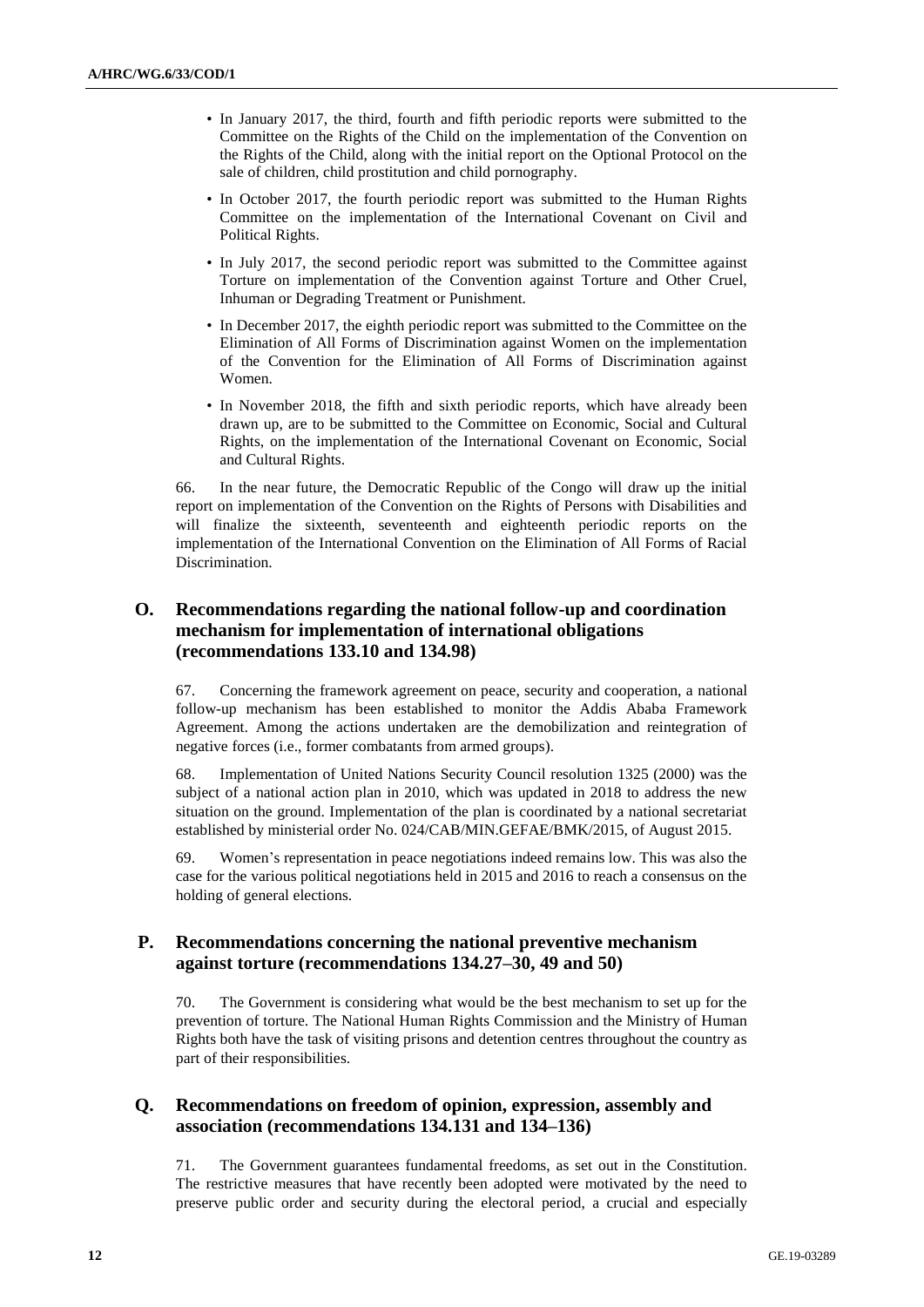sensitive time in the history of our country. However, the parliament is currently considering a number of bills in order to strengthen the protection of journalists, including by decriminalizing press offences, and to ensure the freedom to carry out public demonstrations.

72. In addition, in May 2017, the two chambers of the parliament adopted different versions of bills on access to information. The final bill will be adopted once the versions are harmonized.

### **R. Recommendation on participation in public affairs (recommendation 133.21)**

73. Participation by all citizens in public affairs is guaranteed by the laws of our country, as evidenced by the more than 400 political parties that hold public events and meetings. These parties have all taken part in the presidential election and the national and provincial legislative elections that were just held, on 30 December 2018.

#### **S. Recommendation on deprivation of liberty (recommendation 133.15)**

74. In general, efforts are made to prevent illegal or arbitrary detention, for example through the training of security service staff, monitoring of all places of detention by prosecutors and visits to such facilities by the Ministry for Human Rights and the National Human Rights Commission. If offences are committed, the perpetrators are subject to 1 to 5 years' imprisonment.

#### **T. Recommendation on the fight against poverty (recommendation 133.23)**

75. The country's development is currently taking place with the implementation of the National Strategic Development Plan 2017–2050.

#### **U. Recommendations on the right to education (recommendations 134.146–154 and 156–159)**

76. In respect of these recommendations, the Government would like to refer to the response in paragraph 42 of the present report, and additionally to add that the share of the national budget allocated to education reached 15.46 per cent in 2018, as against 11.59 per cent in 2017.

#### **V. Recommendations concerning the plan for social and economic development (recommendations 133.22 and 24, and 134.37 and 138)**

77. The following table shows the percentage of the budget allocated to various social sectors.

|                |                                                            | 2017                     |       | 2018                     |       |
|----------------|------------------------------------------------------------|--------------------------|-------|--------------------------|-------|
| No.            | Sector/Ministries                                          | Amount allocated, in CGF | $\%$  | Amount allocated, in CGF | $\%$  |
| 1              | Social affairs                                             | 35 762 832 536           | 0.35  | 63 247 346 451           | 0.71  |
| 2              | Employment and labour                                      | 24 750 203 130           | 0.24  | 25 997 910 552           | 0.29  |
| 3              | Education (primary, secondary and<br>vocational education) | 1 185 356 981 568        | 11.59 | 1 380 684 587 669        | 15.46 |
| $\overline{4}$ | Rural development                                          | 207 247 994 105          | 2.03  | 167 391 346 636          | 1.87  |
| 5              | Solidarity and humanitarian affairs                        | 12 546 496 298           | 0.12  | 27 957 668 358           | 0.31  |
| 6              | Public health                                              | 801 271 497 662          | 7.84  | 681 714 620 461          | 7.64  |

*Source*: Ministry of the Budget.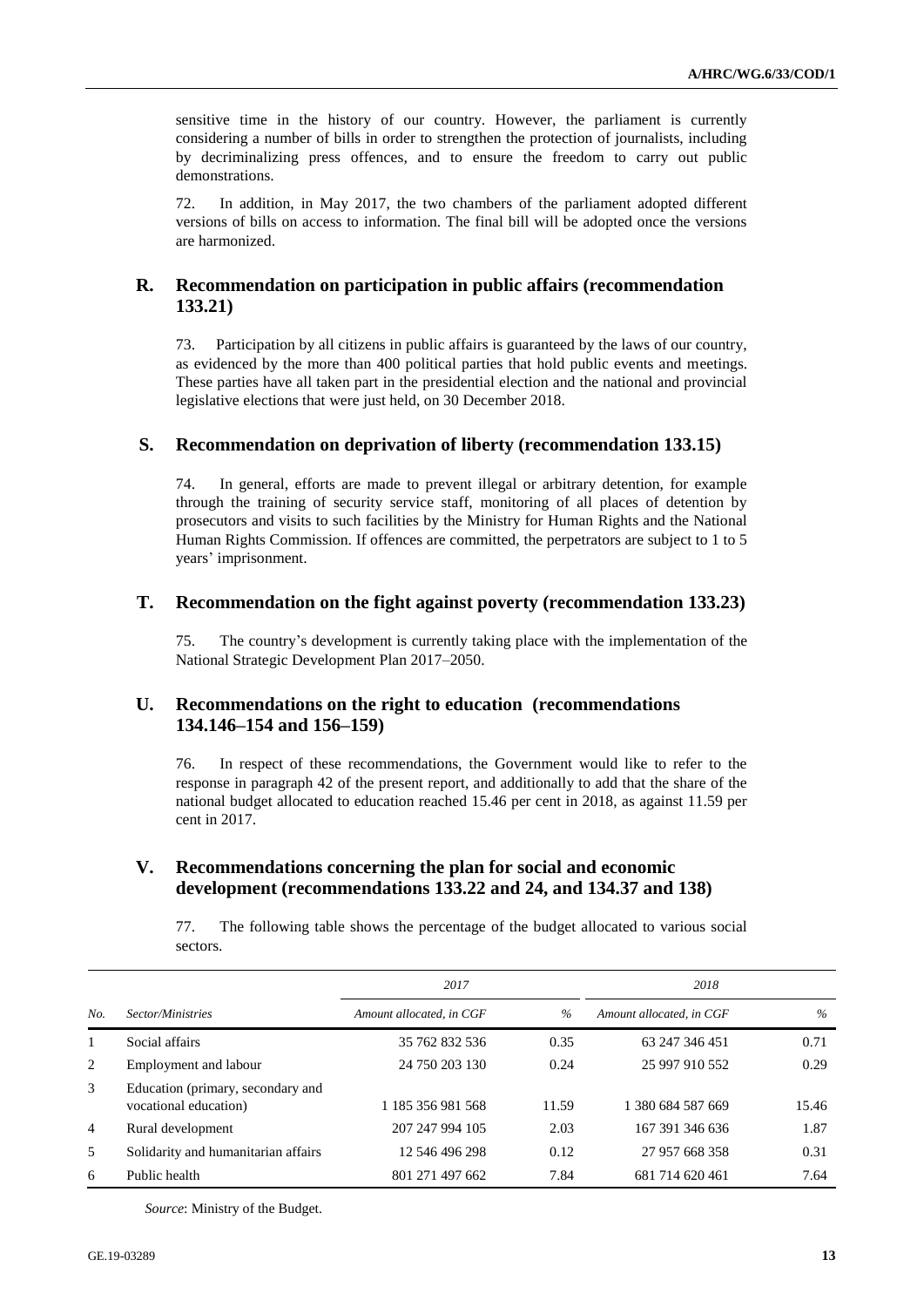78. In addition to this domestic funding, the Government receives financial support for key social sectors in the context of bilateral and multilateral cooperation.

79. Since 2014 the country has made major efforts to improve the business climate. For example:

- The Investment Code has been updated.
- The country acceded to the Organization for the Harmonization of Business Law in Africa.

#### **W. Recommendation on social security (recommendation 133.25)**

80. Social security is in the midst of a major reform. It is now regulated by Act No. 16/009 of 15 July 2016 providing rules for the general social security scheme, which came into force on 15 July 2018. The Act is intended to ensure full coverage of the branches under the general social security scheme. It includes the right to prenatal and maternity allowances and entitlement to daily allowances for working women during maternity leave, in order to compensate for their loss of income.

81. Regarding the pensions branch, the new Act also takes into account the principle of equality between men and women. It sets the default age of retirement at 65 years for both sexes. It includes a buy-back option for any participant over the age of 60 who has less than 180 months of insurance. The same is true for old-age allowances for insured persons with less than 15 years of insurance and also for the orphans and survivors as dependants of insured persons.

82. The Act also incorporates some new elements for the branch of occupational risks, for instance by including coverage of occupational illnesses as well as occupational accidents. It includes an innovative provision that extends the deadline for submission of claims for occupational accidents to 60 days and the deadline for claims for occupational illnesses to 101 days.

83. Social security coverage has now been extended to several other categories: people working in supervisory positions at State enterprises, State employees, local employees, diplomatic missions accredited in the Democratic Republic of the Congo, company associates, voluntary participants and persons deprived of their liberty who perform hazardous work and who are victims of occupational accidents during such activities.

84. In addition, the Government has set up a commission to consider ways to include workers from the informal sector and to liberalize policies for private persons in that sector, thus offering greater opportunities for universal coverage.

85. Organic Act No. 17/002 of 8 February 2017, which sets out the fundamental principles relating to mutual insurance and welfare funds, supplements the social security regime. Among the other measures taken under the Act was the establishment of the National Social Security Fund for State Officials, the Teachers' Mutual Health Insurance Fund and the Lisungi Mutual Health Insurance Fund, which works in cooperation with the public service as part of a public-private partnership.

### **X. Recommendations regarding safe drinking water and access to health care (recommendations 134.142 and 145)**

86. It has been noted that 37.8 per cent of the rural population and 19 per cent of the urban population have no access to drinking water. Steps have been taken to improve these rates, including the adoption of Act No. 15/026 of 31 December 2015 on water, the objectives of which are to:

- Set the rules for the sustainable and equitable management of water resources
- Set the rules regarding responsibilities for public water and sanitation services, adapting them to the current requirements for the country's social and economic development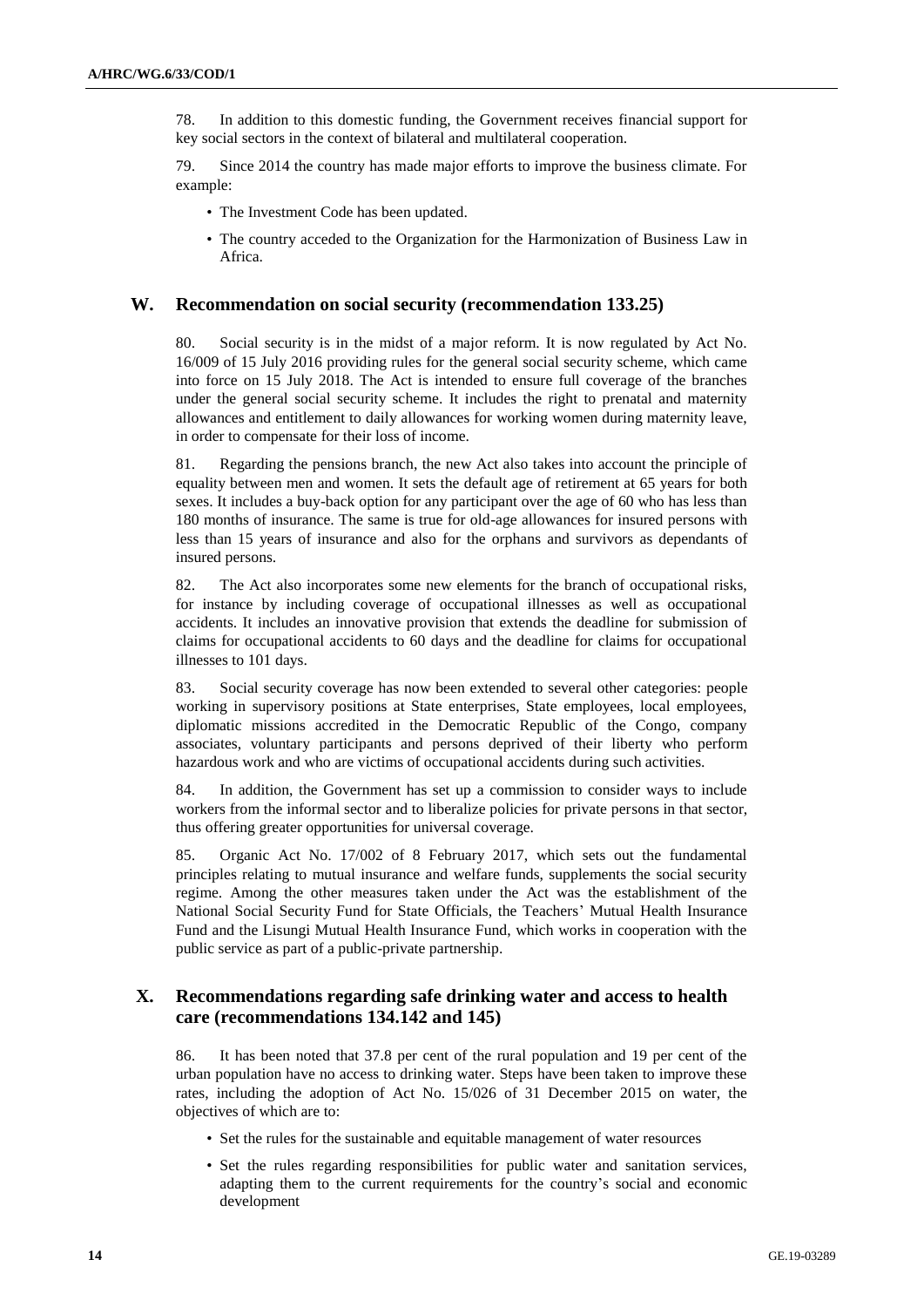- Determine which instruments are necessary for the sound and balanced management of shared water resources, using a multisectoral approach that takes into account current and future needs
- Resolve the problem of inadequate legal and institutional frameworks and raise the low rate of access to safe drinking water
- Protect water resources and regulate their use
- Improve the effectiveness of the sector
- Attract investors to the sector by ensuring that it is safe to invest in it and promote the building of the national water supply system through public-private partnership

87. As for specific measures, public standpipes have been set up both in rural areas and in the areas around cities through a public-private partnership.

88. Furthermore, the rural water programme, which sank boreholes from 2013 to 2018, has brought service to an estimated population of 2,352,000 throughout the country.

89. It should be noted that at present there are 516 health districts and at least one general referral hospital in each of the country's 146 regions. The implementation of the 2016–2020 National Health Development Plan made it possible, with the support of partners, to equip and rehabilitate 186 general referral hospitals and 1,610 health centres.

#### **Y. Recommendations relating to women's rights (133.20, 26 and 27 and 134.45–46, 59–63, 65, 69, 70, 73, 75, 79, 80, 83, 87, 143 and 144)**

90. Articles 4, 5, 6 and 33 of Act No. 15/013 of 1 August 2015 on means of implementing women's rights and gender parity ensures the participation of women in political life:

Article 4: "Men and women shall enjoy all political rights on an equal footing. Women shall be represented equitably in all appointed and elected positions in national, provincial and local institutions, including the democracy-supporting institutions, the National Economic and Social Council and public and quasi-public institutions at all levels."

Article 5: "Political parties shall take account of gender parity in drawing up candidate lists in accordance with the conditions stipulated in the Electoral Act."

Article 6: "The State shall adopt specific strategies for ensuring that women and men have equal opportunities to participate in all electoral processes, including election administration and voting. It shall see to it that men are included in all activities concerning gender and community mobilization".

Article 33: "Any political party whose candidate list does not take the gender dimension into account shall not be eligible for public funding."

91. At the political level, the National Gender Policy of 2009, currently being updated, aims to achieve equal representation for women in local, provincial and national institutions. In this connection, gender parity advocacy and awareness-raising are conducted in institutions in order to increase women's participation in political life, which is still low.

92. With regard to basic health services, article 14 of Act No. 15/013 of 1 August 2015 on means of giving effect to women's rights and gender parity provides that "the State shall guarantee to women, during pregnancy, confinement and the post-natal period, adequate health-care services at reduced cost, within reasonable distances and, where appropriate, free of charge, as well as acquired rights to social and employee benefits."

93. The National Reproductive Health Programme is indeed in operation and campaigns against vesico-vaginal fistula are being carried out throughout the country. These campaigns are supported by the World Health Organization (WHO). Dr. Mukwege of Panzi Hospital was awarded the Nobel Prize for his work in these campaigns.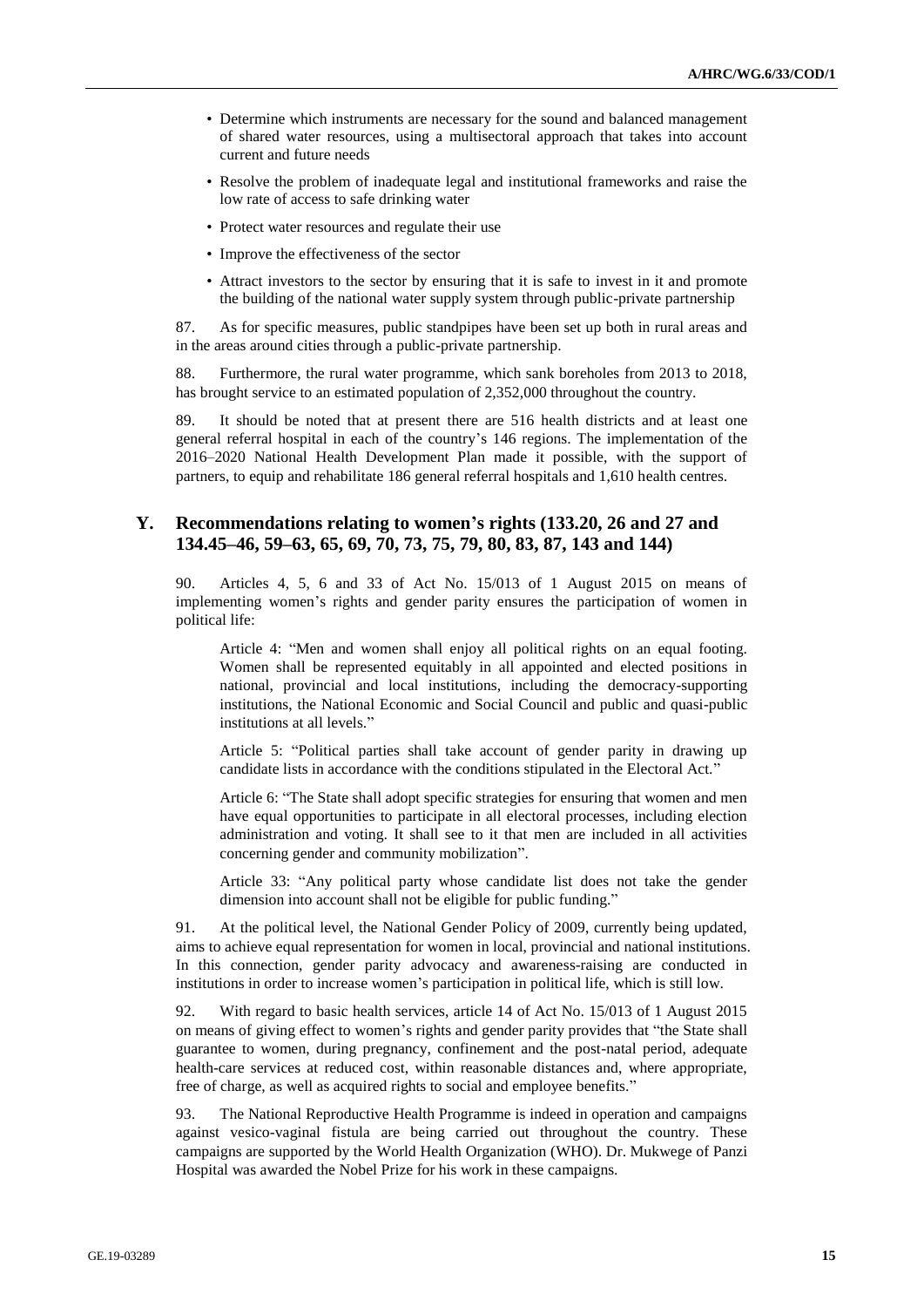94. Furthermore, the fight against maternal and infant mortality has made it possible to set up community health posts, to increase the number of health centres throughout the national territory, to equip such centres and provide them with essential medicines and to promote prenatal consultations and increase access to antiretroviral treatments.

95. Early pregnancy is covered in school curricula, particularly in the life skills course. The reproductive health programme addresses methods of family planning and adolescent health. In the same vein, an action plan for the country programme on reproductive health for the period from 2013 to 2017 was developed with the support of the United Nations Population Fund (UNFPA).

96. In the field of education, article 10 of Act No. 15/013 of 1 August 2015 on means of giving effect to women's rights and gender parity states that "men and women are entitled to equal opportunities and equal access to education and training. Accordingly, the Government shall implement specific programmes to:

- Promote parity between girls and boys in terms of school enrolment
- Encourage girls' entry into all fields of study
- Substantially reduce the literacy gap between men and women
- Provide education to out-of-school children of both sexes through special programmes, apprenticeships and vocational training
- Provide training and education free of charge to girls and boys living in poverty
- Ensure that teenage mothers and pregnant teenagers are able to continue their studies"

97. The authorities have taken steps to ensure equality between men and women in the area of education, the most important of which include: (i) removal of obstacles to schooling for girls and boys, (ii) increased presence and retention of girls and women in higher education (in science, mathematics and technology), (iii) reduction of the gap between women and men in basic functional literacy, and (iv) elimination of barriers to the schooling of pregnant teenagers.

98. In respect of this last point, a circular issued by the Ministry of Primary and Secondary Education calls for school principles to allow pregnant girls and young mothers to continue their studies.

99. To eliminate social stereotypes regarding the roles of men and women, article 24 of Act No. 15/013 provides that "the State shall take appropriate measures to modify the social and cultural patterns of conduct of women and men by educating the general public, through strategies using new information and communications technology, with a view to eliminating all harmful cultural practices and practices based on the idea of the inferiority or superiority of either sex or on stereotyped roles of women and men."

100. In this respect, strategies have also been put in place to eliminate stereotypes in the education sector. These include an "education for life" course, student committees and strategies for creating gender-sensitive schools.

101. In relation to sexual violence, the Government draws attention to the answers provided in paragraphs 48 to 52 of this report.

### **Z. Recommendations on the rights of the child (recommendations 134.67, 88–97, 99–102 and 103–105)**

102. The legal framework and strategies to combat child labour are constantly improving. For example, interministerial order No. 12/MIN/TPS/AR/34/2006 of 10 June 2006 on the establishment, organization and functioning of the National Committee to Combat the Worst Forms of Child Labour was amended by interministerial orders No. 118/CAB/MIN/ETPS/MBL/dag/2013, No. 004/CAB/MIN/AFF.SOC/2013 and No. 030/CAB/MIN/GEFAE/2013 of 14 October 2013 as part of the National Plan of Action to Combat Child Labour (2012–2020), which is being implemented with the International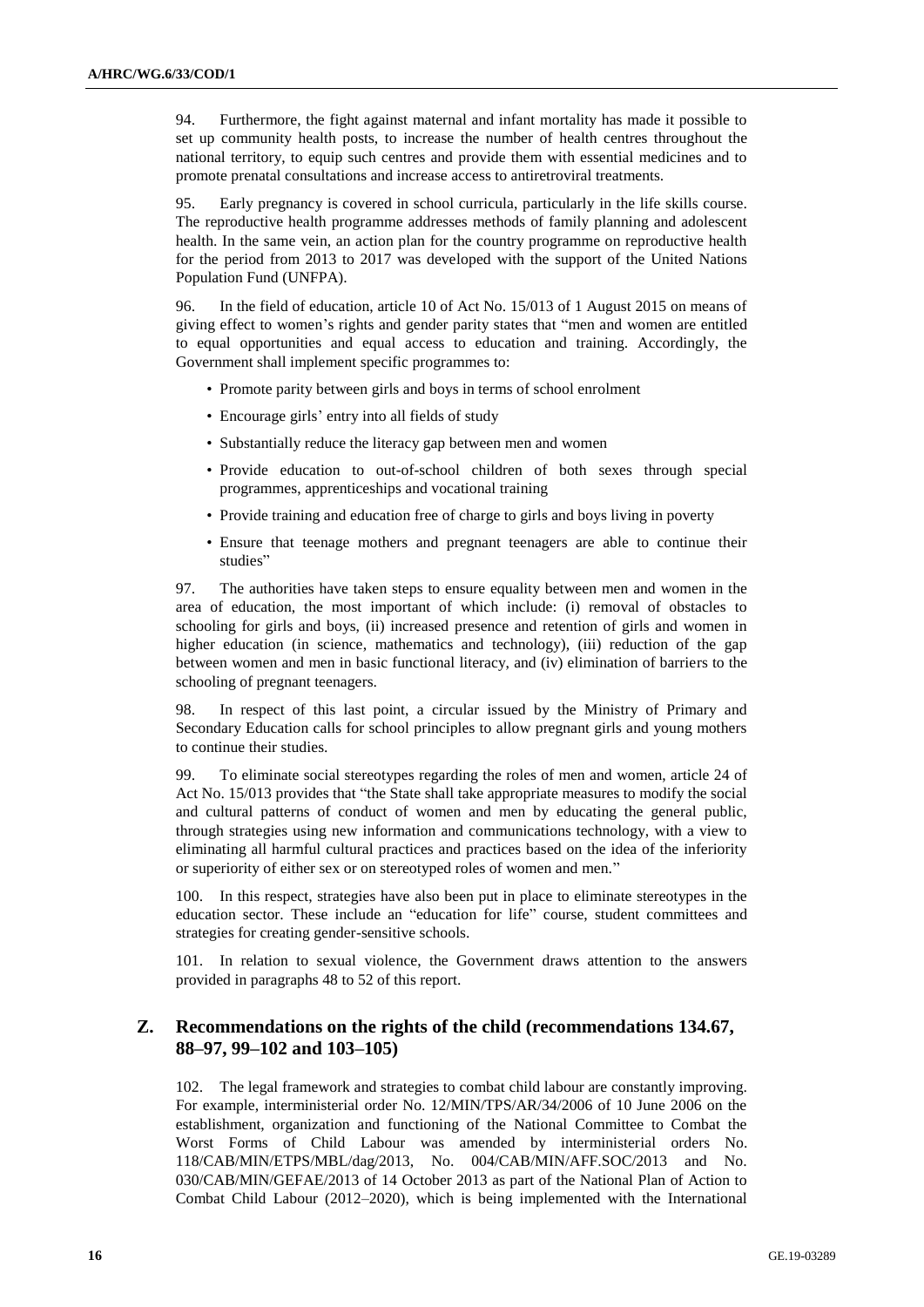Labour Organization through the International Programme on the Elimination of Child Labour (IPEC). The National Plan focuses on six areas: strict application of the law; awareness-raising and social action; promotion of education for all; improved living conditions for vulnerable families; support and protection; and enhanced coordination.

103. Similarly, the National Sectoral Strategy against Child Labour in Artisanal Mining and at Artisanal Mining Sites for the period from 2017 to 2025 was adopted, together with a three-year action plan (2017–2020).

104. Also, an interministerial commission has been established to follow up on the issue of child labour in mines.

105. Thanks to the monitoring missions carried out by that commission in 2018, those involved in this field were able to find synergy to bring children out of the mines and return them to school and a productive place in society.

106. In addition, a working group is currently considering the establishment of a social fund to promote zero tolerance for child labour in artisanal mining.

107. Lastly, the issue of the protection of children in mines is also being taken up at the local level. For example, the Governor of Kasaï Central issued provincial order No. 27/K.OCC/2015 of 18 May 2015 banning the recruitment and exploitation of children in mining areas.

108. With regard to the use of children in armed conflict, it should be noted that the Government's efforts have led to the removal of the Democratic Republic of the Congo from the list of countries identified as using children in armed conflict.

109. With regard to the trafficking and sale of children, article 162 of the Child Protection Act clearly defines the crime of trafficking and sale of children.

110. In addition, the Interministerial Committee to Combat Human Trafficking was established in 2017. It is coordinated by the Ministry of the Interior, and an action plan is currently being drawn up.

#### **AA. Recommendations relating to the rights of indigenous Pygmy peoples (recommendations 134.160–162)**

111. Regarding the legal provisions, a bill for the protection and promotion of the rights of indigenous Pygmy peoples has been before the National Assembly since 2015. It was submitted as an initiative of the group of national deputies and senators for the promotion and protection of indigenous peoples, with support from the Indigenous Peoples' Groups Force.

112. Pending the adoption of the bill, order No. 025/CAB/MIN/ECN-DD/CI/00/RBM/2015 of 9 February 2016, containing specific provisions on the management and operation of local community forests, has been adopted to enable local communities to have usage rights of their forests in perpetuity and also to set out their means of forest management.

113. The implementation of that order makes it possible in particular to protect local communities and to allow them to conserve their forests in perpetuity. The procedure set out in the order specifically includes the following:

- Delineation of forest concessions approved by the local and provincial forestry administrations
- Mapping of concessions
- Forest inventories of the tracts in question
- Zoning and identification of the characteristic species of each forestry concession

114. In addition, the Government has since 2015 begun a community forestry procedure in order to protect the forests of indigenous peoples. Its desire to implement this procedure resulted in the signing of decree No. 13/016 of 31 May 2013 on the establishment,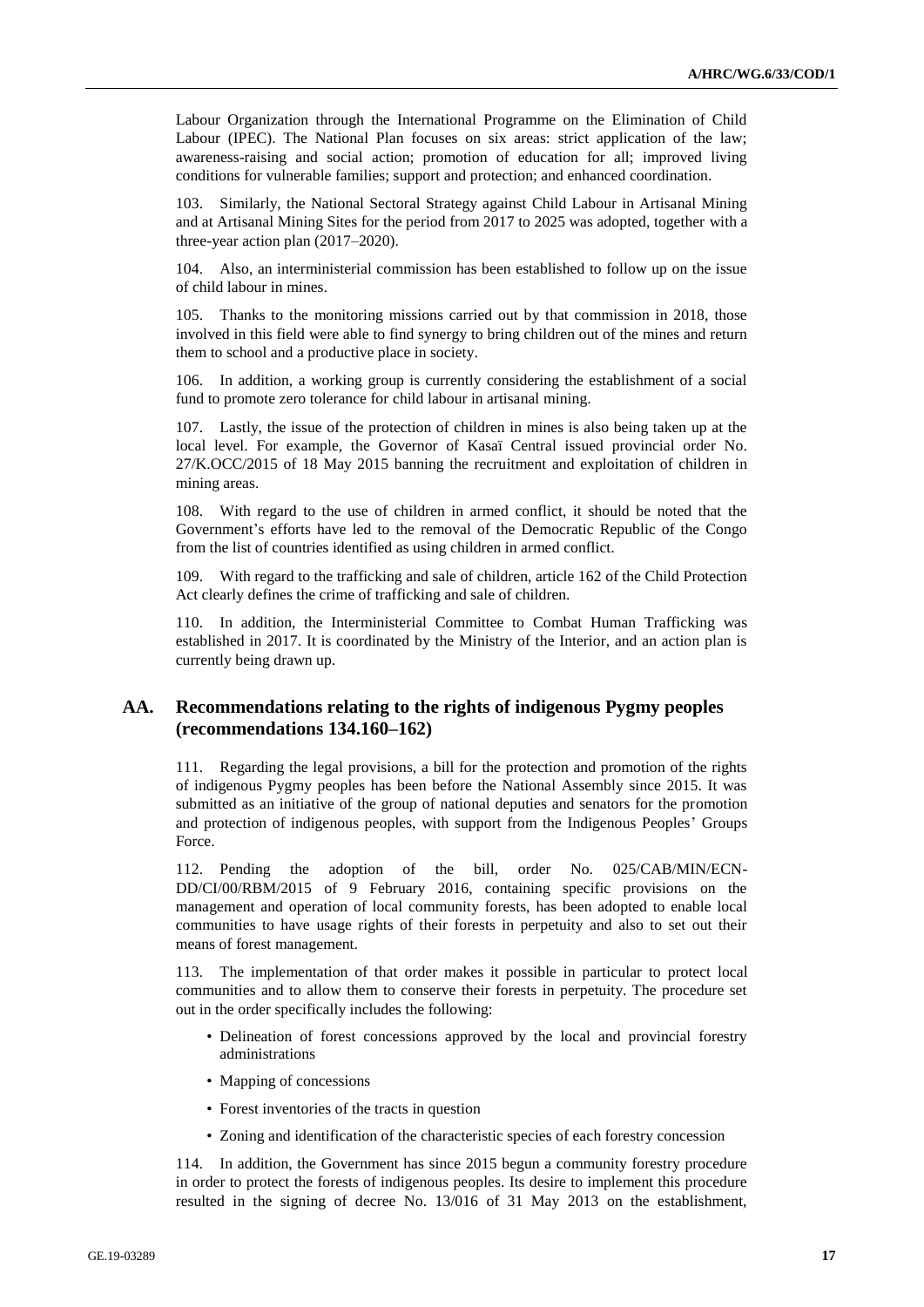organization and functioning of the National Commission on Land Reform, or CONAREF. Poor management of this question has often led to intercommunal conflicts, such as the ones between Bantu and Pygmy groups in Tanganyika Province.

115. In addition, the State has authorized national and international NGOs to provide support to local communities so as to convince them to operate according to the principle of free and independent consent of persons. The methodology requires NGOs first of all to raise public awareness of all legal texts relating to the securing of community forests, and subsequently to provide information on the procedure required to obtain an order allocating forest concessions to local communities. For example, in Nord-Kivu, two major cases submitted to the Governor relate to the Bahasa indigenous peoples in the Ruwenzori sector (near Mutwanga) of Beni territory, and the Kisi-Mbosa Kyamakasa concession for the Pygmy peoples in the Bakano sector of Walikale. The orders were signed after the cases were considered by the environmental coordination office of Nord-Kivu Province.

116. In all such procedures, the indigenous and local communities are consulted, as follows:

- Through the establishment of platforms for dialogue between indigenous groups, the Government and international NGOs working to defend the rights of indigenous peoples
- Through the appointment of indigenous Pygmies in the working groups and interministerial commissions dealing with forest reform

#### **BB. Recommendations relating to the rights of vulnerable persons (recommendations 134.35–36 and 47)**

117. The question of the promotion and protection of the rights of persons with disabilities was the subject of a national forum that was held in Kinshasa from 2 to 4 June 2016 and was attended by more than 400 people, including members of the central Government, provincial governors, heads of diplomatic missions accredited in the country, representatives of United Nations agencies, people with disabilities and other technical and financial partners.

118. The forum inter alia validated the following: the report on the situation of persons with disabilities in the country; the five-year strategic plan for the period from 2016 to 2021 for the promotion and protection of the rights of persons with disabilities; the proposed establishment of a national interministerial mechanism to monitor implementation of the Convention on the Rights of Persons with Disabilities and its Optional Protocol; and the strategy for financing projects for the protection and promotion of the rights of persons with disabilities.

119. In addition, a National Fund for Advancement and Social Services was established by decree No. 13/007 of 23 January 2013 and is now operational.

120. Lastly, it should be mentioned that a draft law on the promotion and protection of the rights of persons with disabilities is currently under discussion in the parliament.

121. With regard to persons with albinism, the Government, in cooperation with civil society organizations, organizes awareness-raising campaigns on the protection of their rights, in particular by taking part in special days dedicated to protection of their rights.

# **IV. Achievements, best practices, challenges and constraints**

#### **A. Institutional innovation**

122. The main institutional innovations are:

• The Head of State appointed the Personal Representative of the Head of State on Sexual Violence and Child Recruitment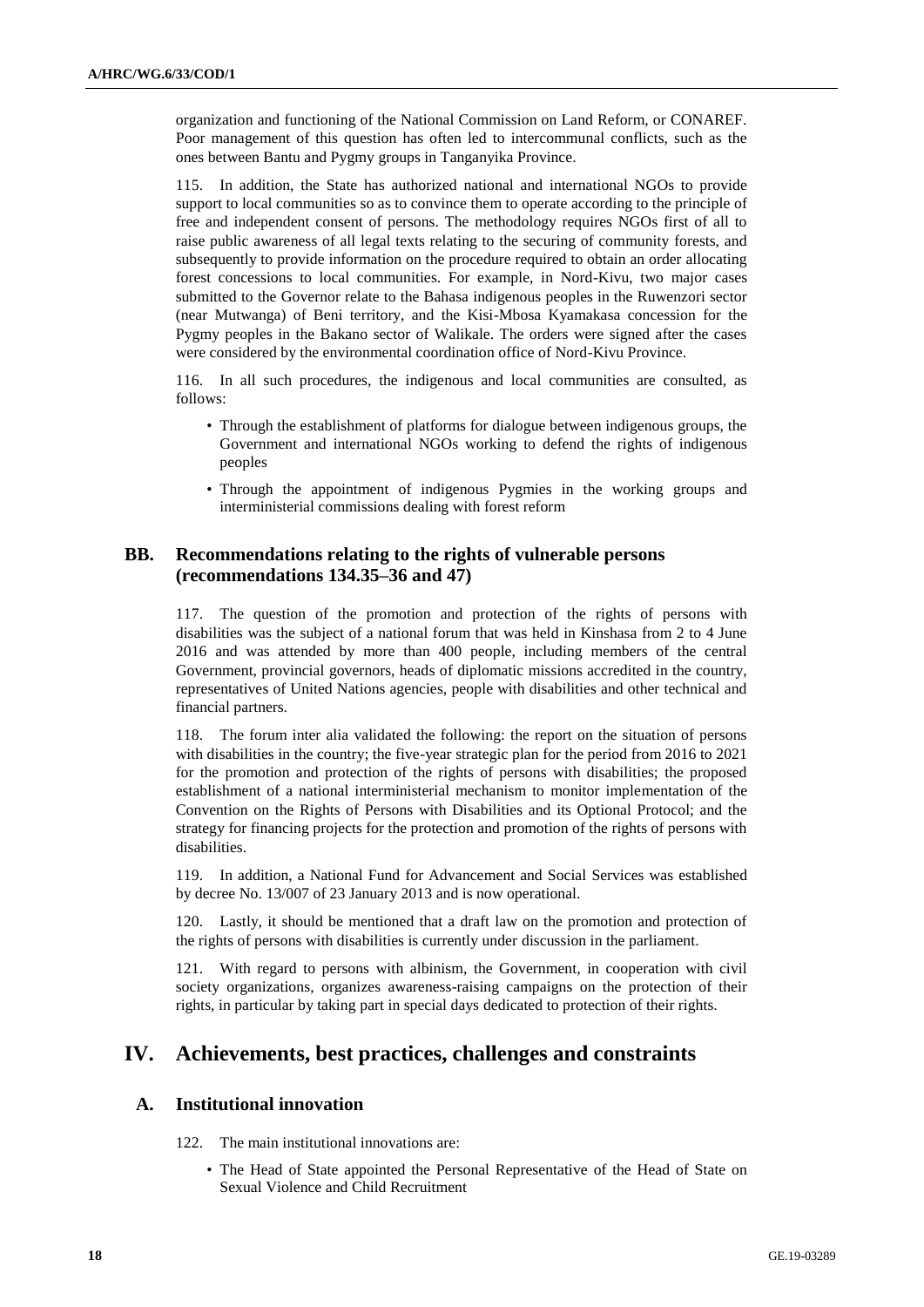- In July 2015, the National Human Rights Commission was made operational
- In September 2015 a national secretariat was established for implementation of United Nations Security Council resolution 1325 (2000)
- In July 2016, the Head of State appointed his Special Advisor on Good Governance and the Fight against Corruption, Money-laundering and the Financing of Terrorism
- In July 2017, the National Council for Follow-up to the Saint Sylvester Agreement was established
- In June 2018, the Court of Cassation and the Council of State began operation

#### **B. Best practices**

- 123. With regard to best practices, the following is of note:
	- The national action plan to end child marriage (2017–2021)
	- The national interministerial mechanism to monitor implementation of the Convention on the Rights of Persons with Disabilities and its Optional Protocol
	- The funding of general elections in the country
	- The National Sectoral Strategy against Child Labour in Artisanal Mining and at Artisanal Mining Sites for the period from 2017 to 2025 was adopted, together with a three-year action plan (2017–2020)

#### **C. Difficulties and constraints**

124. The Government's implementation of the recommendations has sometimes been hampered by a number of challenges, including:

- Lack of security in the centre of the country, caused by the Kamuina Nsapu militia
- Organization of general elections using government funding
- Allocation of the largest portion of available resources to bring peace to the country, as a priority
- Insufficiency of budget allocations to social sectors
- Deterioration of the social and economic infrastructure, in particular due to the persistent lack of security in the country's east
- Persistence of the Ebola virus epidemic

# **V. Priorities, initiatives and commitments**

125. To strengthen human rights in the country, the Government directs its efforts towards the following priority areas:

- Ensuring the enjoyment of public freedom and protection of human rights; ending the insecurity in the east;
- Combating corruption; strengthening national unity; improving working conditions;
- Improving access to basic social needs and continuing institutional reforms in the areas of public administration, the army and the police, the judicial system, the promotion of human rights, the fight against corruption and impunity, the promotion of gender equity and the improvement of the status of women and children.